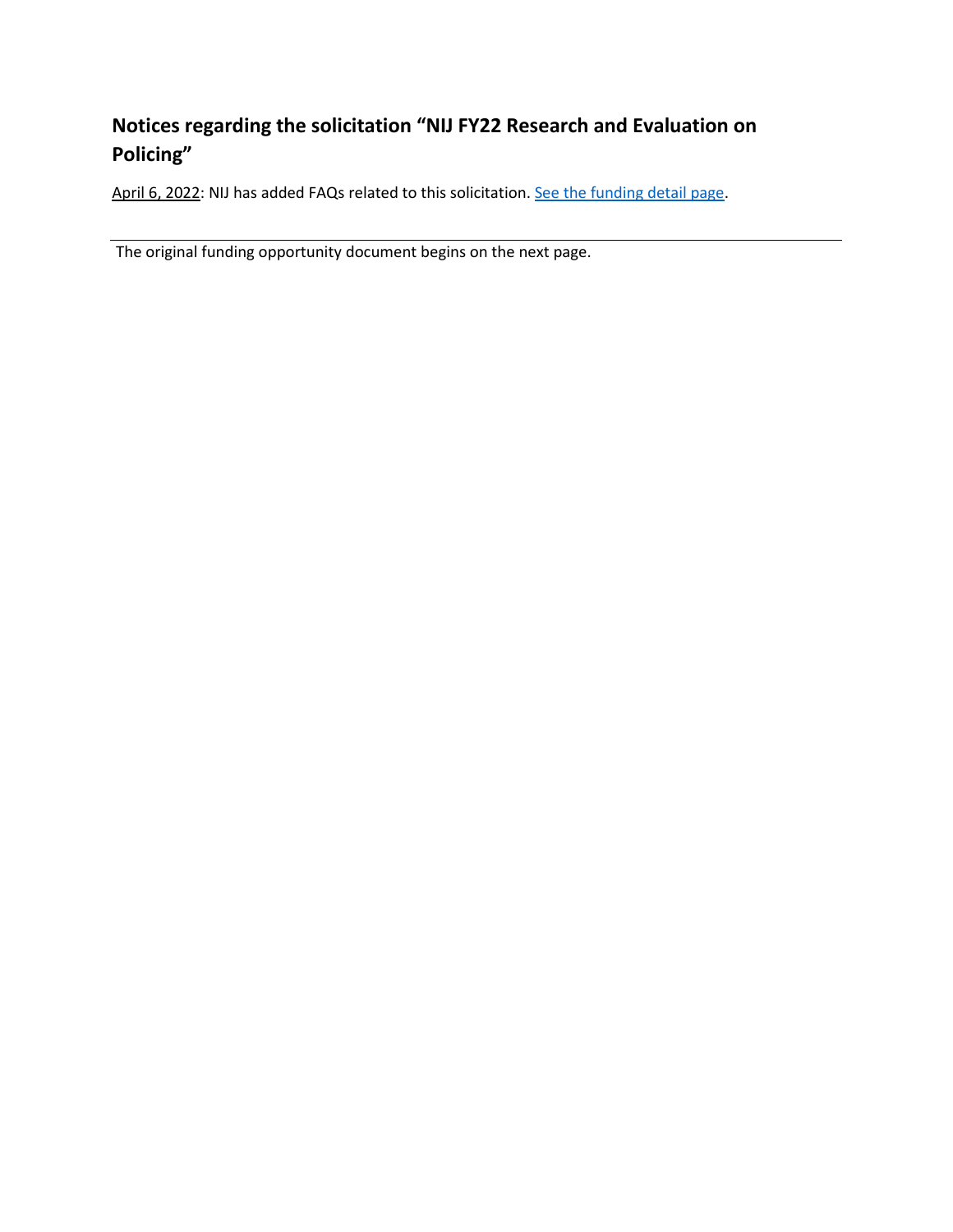OMB No. 1121-0329 Approval Expires 12/31/2023

U.S. Department of Justice Office of Justice Programs National Institute of Justice



## **NIJ FY22 Research and Evaluation on Policing**

| <b>Assistance Listing Number #</b>      | 16.560                 |
|-----------------------------------------|------------------------|
| <b>Grants.gov Opportunity Number:</b>   | O-NIJ-2022-171247      |
| <b>Solicitation Release Date:</b>       | April 04, 2022 2:00 PM |
| <b>Version:</b>                         | 2                      |
| <b>Grants.gov Deadline:</b>             | May 20, 2022 11:59 PM  |
| <b>Application JustGrants Deadline:</b> | June 03, 2022 8:59 PM  |

## **Overview**

The [U.S. Department of Justice](https://www.usdoj.gov/) (DOJ), [Office of Justice Programs](https://www.ojp.usdoj.gov/) (OJP), [National Institute of Justice](https://nij.ojp.gov/) (NIJ), seeks applications to fund rigorous research examining policing that will contribute to a better understanding of the changes occurring in American policing and their impact on policy and practice. This program furthers the DOJ's mission by supporting the development of new knowledge and tools to address the challenges of crime and justice in the United States.

This solicitation incorporates the [OJP Grant Application Resource Guide](https://www.ojp.gov/funding/Apply/Resources/Grant-App-Resource-Guide.htm) by reference. The OJP Grant Application Resource Guide provides guidance to applicants for the preparation and submission to OJP of applications for funding. **If this solicitation expressly modifies any provision in the OJP Grant Application Resource Guide, the applicant is to follow the guidelines in this solicitation as to that provision.** 

## **Solicitation Categories**

This solicitation does not include Solicitation Categories.

## **Eligible Applicants:**

City or township governments, County governments, For profit organizations other than small businesses, Independent school districts, Native American tribal governments (Federally recognized), Native American tribal organizations (other than Federally recognized tribal governments), Nonprofits having a 501(c)(3) status with the IRS, other than institutions of higher education, Nonprofits that do not have a 501(c)(3) status with the IRS, other than institutions of higher education, Private institutions of higher education, Public and State controlled institutions of higher education, Public housing authorities/Indian housing authorities, Small businesses, Special district governments, State governments, Other

## **Other**

For purposes of this solicitation, "state" means any state of the United States, the District of Columbia, the Commonwealth of Puerto Rico, the Virgin Islands, Guam, American Samoa, and the Commonwealth of the Northern Mariana Islands.

To advance Executive Order 13929 Safe Policing for Safe Communities, the Attorney General determined that all state, local, and university or college law enforcement agencies must be certified by an approved independent credentialing body or have started the certification process, to be eligible for FY 2022 DOJ discretionary grant funding. To become certified, the law enforcement agency must meet two mandatory conditions: (1) the agency's use-of-force policies adhere to all applicable federal, state, and local laws and (2) the agency's use-of-force policies prohibit chokeholds except in situations where use of deadly force is allowed by law. The certification

> Page 1 of 25 O-NIJ-2022-171247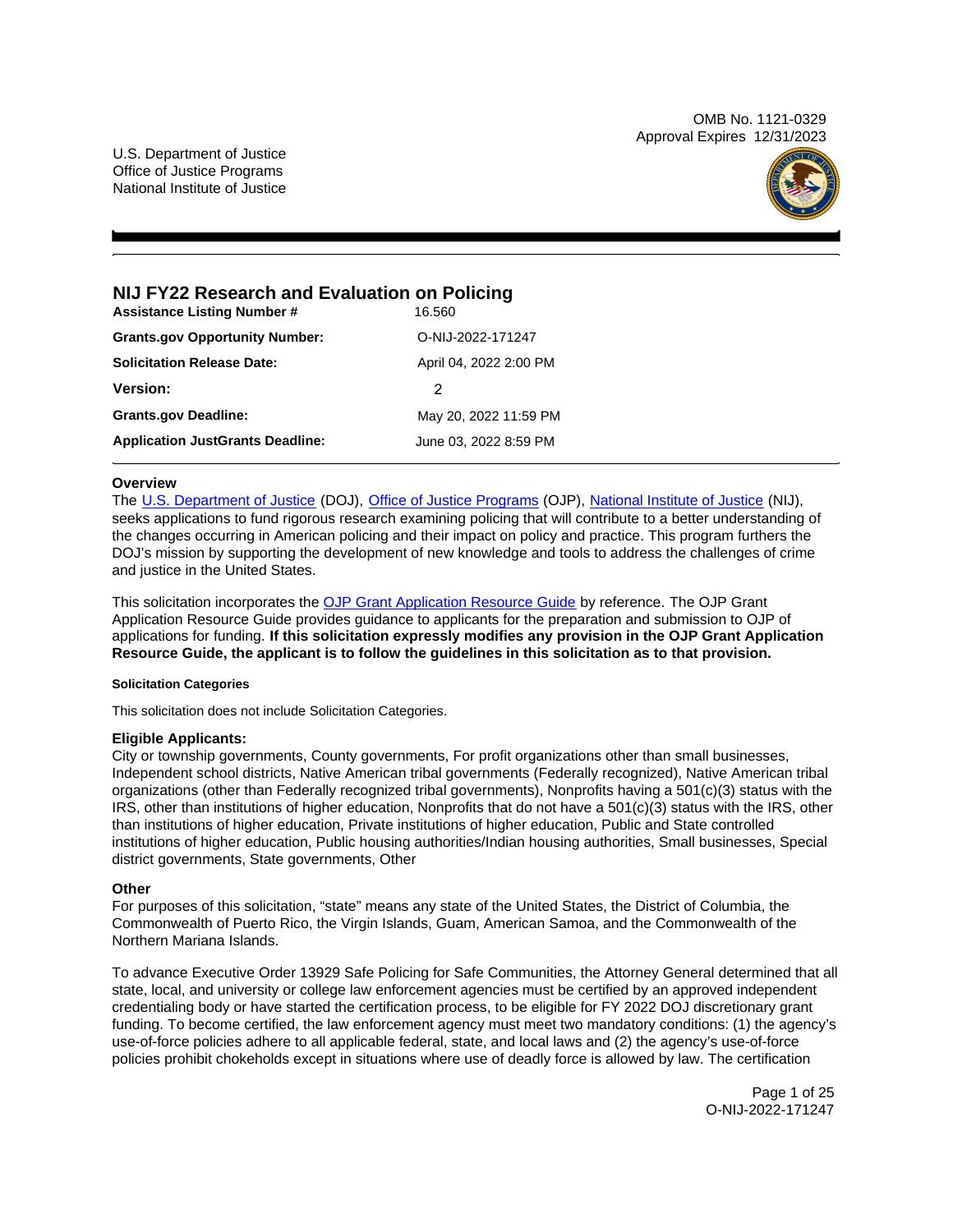<span id="page-2-0"></span>requirement also applies to law enforcement agencies receiving DOJ discretionary grant funding through a subaward. For detailed information on this certification requirement, please visit [https://cops.usdoj.gov/SafePolicingEO](https://cops.usdoj.gov/SafePolicingEO%20) to access the Standards for Certification on Safe Policing for Safe Communities, the Implementation Fact Sheet, and the List of Designated Independent Credentialing Bodies.

Foreign governments, foreign organizations, and foreign colleges and universities are not eligible to apply. Federal agencies are eligible to apply. (Any award made to a federal agency will be made as an inter-agency reimbursable agreement.).

All recipients and subrecipients (including any for-profit organization) must forgo any profit or management fee.

NIJ will consider applications under which two or more entities would carry out the federal award; however, only one entity may be the applicant. Any others must be proposed as subrecipients (subgrantees). For additional information on subawards, see the [OJP Grant Application Resource Guide.](https://www.ojp.gov/funding/Apply/Resources/Grant-App-Resource-Guide.htm)

NIJ may elect to fund applications submitted under this FY 2022 solicitation in future fiscal years, dependent on, among other considerations, the merit of the applications and the availability of appropriations.

## **Contact Information**

For technical assistance with submitting the Application for Federal Assistance standard form (SF)-424 and a Disclosure of Lobbying Activities form (SF-LLL) in [Grants.gov](https://Grants.gov), contact the [Grants.gov](https://Grants.gov) Customer Support Hotline at 800-518-4726, 606-545-5035, [Grants.gov Customer Support,](https://www.grants.gov/web/grants/support.html) or [support@grants.gov.](mailto:support@grants.gov) The [Grants.gov](https://Grants.gov) Support Hotline operates 24 hours a day, 7 days a week, except on federal holidays.

For technical assistance with submitting the full application in DOJ's Justice Grants System (JustGrants), contact the JustGrants Service Desk at 833-872-5175 or [JustGrants.Support@usdoj.gov.](mailto:JustGrants.Support@usdoj.gov) The JustGrants Service Desk operates 5 a.m. to 9 p.m. eastern time Monday-Friday and 9 a.m. to 5 p.m. Saturday, Sunday, and Federal holidays.

For assistance with any other requirements of this solicitation, contact the OJP Response Center by telephone at 800-851-3420 or TTY: 301-240-6310 (hearing impaired only), or by email at [grants@ncjrs.gov.](mailto:grants@ncjrs.gov) The OJP Response Center hours of operation are 10:00 a.m. to 6:00 p.m., eastern time Monday–Friday, and 10:00 a.m. to 8:00 p.m. on the solicitation closing date.

#### **Submission Information**

Applications will be submitted to DOJ in two steps:

**Step 1:** The applicant must submit by the [Grants.gov](https://Grants.gov) deadline the required Application for Federal Assistance standard form (SF)-424 and a Disclosure of Lobbying Activities (SF-LLL) form when they register in [Grants.gov](https://Grants.gov) at [https://www.grants.gov/web/grants/register.html.](https://www.grants.gov/web/grants/register.html) To register in [Grants.gov](https://Grants.gov), the applicant will need to ensure that its System for Award Management (SAM) registration is current.

**Step 2:** The applicant must then submit the **full application,** including attachments, in JustGrants at [JustGrants.usdoj.gov.](https://justicegrants.usdoj.gov/) To be considered timely, the full application must be submitted in JustGrants by the JustGrants application deadline. OJP encourages applicants to review the "How to Apply" section in the [OJP](https://www.ojp.gov/funding/apply/ojp-grant-application-resource-guide#apply)  [Grant Application Resource Guide](https://www.ojp.gov/funding/apply/ojp-grant-application-resource-guide#apply) and the [JustGrants website](https://justicegrants.usdoj.gov/news) for more information, resources, and training.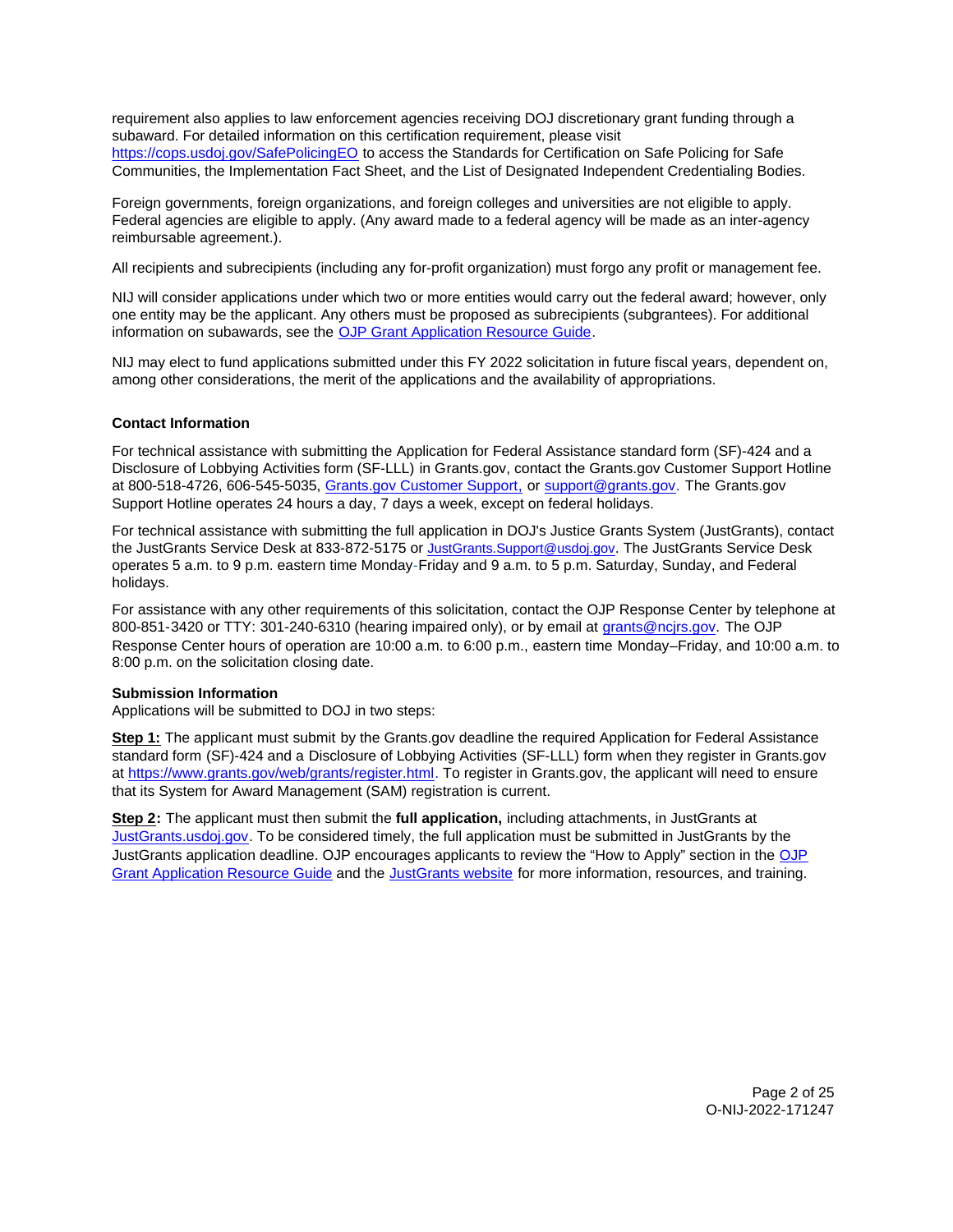# **Contents**

| 5<br>Program Description<br>5<br>Overview<br>$\mathbf 5$<br><b>Statutory Authority</b><br>5<br>Specific Information<br>8<br>Goals, Objectives, Deliverables, and Timeline<br>9<br><b>Priority Areas</b><br><b>Federal Award Information</b><br>10<br>10<br>Awards, Amounts and Durations<br>10<br><b>Continuation Funding Intent</b><br>Availability of Funds<br>10<br><b>Types of Awards</b><br>10<br>10<br>Financial Management and System of Internal Controls<br><b>Budget Information</b><br>10<br>Cost Sharing or Matching Requirement<br>11<br>Pre-agreement Costs (also known as Pre-award Costs)<br>11<br>Limitation on Use of Award Funds for Employee Compensation: Waiver<br>11<br>Prior Approval, Planning, and Reporting of Conference/Meeting/Training Costs<br>11<br>11<br>Costs Associated with Language Assistance (if applicable)<br>Anticipated Number of Awards<br>11<br>Maximum Dollar Amount for each Award<br>11<br>Period of Performance Duration<br>11<br><b>Eligibility Information</b><br>12<br>Application and Submission Information<br>12 <sup>°</sup><br>Information to Complete the Application for Federal Assistance (SF-424)<br>12<br>Standard Applicant Information (JustGrants 424 and General Agency Information)<br>12<br>12<br>Proposal Abstract<br>12<br><b>Proposal Narrative</b><br>14<br>Goals, Objectives, Deliverables, and Timeline<br><b>Budget and Associated Documentation</b><br>15<br>Budget Worksheet and Budget Narrative (Web-based Form)<br>15<br>15<br>Indirect Cost Rate Agreement (if applicable)<br>Financial Management Questionnaire (including applicant disclosure of high-risk status)<br>15<br>Disclosure of Process Related to Executive Compensation<br>15<br><b>Additional Application Components</b><br>15<br><b>Curriculum Vitae or Resumes</b><br>15<br>16<br><b>Tribal Authorizing Resolution</b><br><b>Timeline Form</b><br>16<br>Letters of Support<br>16 |
|---------------------------------------------------------------------------------------------------------------------------------------------------------------------------------------------------------------------------------------------------------------------------------------------------------------------------------------------------------------------------------------------------------------------------------------------------------------------------------------------------------------------------------------------------------------------------------------------------------------------------------------------------------------------------------------------------------------------------------------------------------------------------------------------------------------------------------------------------------------------------------------------------------------------------------------------------------------------------------------------------------------------------------------------------------------------------------------------------------------------------------------------------------------------------------------------------------------------------------------------------------------------------------------------------------------------------------------------------------------------------------------------------------------------------------------------------------------------------------------------------------------------------------------------------------------------------------------------------------------------------------------------------------------------------------------------------------------------------------------------------------------------------------------------------------------------------------------------------------------------------------------------------------------------------------------|
|                                                                                                                                                                                                                                                                                                                                                                                                                                                                                                                                                                                                                                                                                                                                                                                                                                                                                                                                                                                                                                                                                                                                                                                                                                                                                                                                                                                                                                                                                                                                                                                                                                                                                                                                                                                                                                                                                                                                       |
|                                                                                                                                                                                                                                                                                                                                                                                                                                                                                                                                                                                                                                                                                                                                                                                                                                                                                                                                                                                                                                                                                                                                                                                                                                                                                                                                                                                                                                                                                                                                                                                                                                                                                                                                                                                                                                                                                                                                       |
|                                                                                                                                                                                                                                                                                                                                                                                                                                                                                                                                                                                                                                                                                                                                                                                                                                                                                                                                                                                                                                                                                                                                                                                                                                                                                                                                                                                                                                                                                                                                                                                                                                                                                                                                                                                                                                                                                                                                       |
|                                                                                                                                                                                                                                                                                                                                                                                                                                                                                                                                                                                                                                                                                                                                                                                                                                                                                                                                                                                                                                                                                                                                                                                                                                                                                                                                                                                                                                                                                                                                                                                                                                                                                                                                                                                                                                                                                                                                       |
|                                                                                                                                                                                                                                                                                                                                                                                                                                                                                                                                                                                                                                                                                                                                                                                                                                                                                                                                                                                                                                                                                                                                                                                                                                                                                                                                                                                                                                                                                                                                                                                                                                                                                                                                                                                                                                                                                                                                       |
|                                                                                                                                                                                                                                                                                                                                                                                                                                                                                                                                                                                                                                                                                                                                                                                                                                                                                                                                                                                                                                                                                                                                                                                                                                                                                                                                                                                                                                                                                                                                                                                                                                                                                                                                                                                                                                                                                                                                       |
|                                                                                                                                                                                                                                                                                                                                                                                                                                                                                                                                                                                                                                                                                                                                                                                                                                                                                                                                                                                                                                                                                                                                                                                                                                                                                                                                                                                                                                                                                                                                                                                                                                                                                                                                                                                                                                                                                                                                       |
|                                                                                                                                                                                                                                                                                                                                                                                                                                                                                                                                                                                                                                                                                                                                                                                                                                                                                                                                                                                                                                                                                                                                                                                                                                                                                                                                                                                                                                                                                                                                                                                                                                                                                                                                                                                                                                                                                                                                       |
|                                                                                                                                                                                                                                                                                                                                                                                                                                                                                                                                                                                                                                                                                                                                                                                                                                                                                                                                                                                                                                                                                                                                                                                                                                                                                                                                                                                                                                                                                                                                                                                                                                                                                                                                                                                                                                                                                                                                       |
|                                                                                                                                                                                                                                                                                                                                                                                                                                                                                                                                                                                                                                                                                                                                                                                                                                                                                                                                                                                                                                                                                                                                                                                                                                                                                                                                                                                                                                                                                                                                                                                                                                                                                                                                                                                                                                                                                                                                       |
|                                                                                                                                                                                                                                                                                                                                                                                                                                                                                                                                                                                                                                                                                                                                                                                                                                                                                                                                                                                                                                                                                                                                                                                                                                                                                                                                                                                                                                                                                                                                                                                                                                                                                                                                                                                                                                                                                                                                       |
|                                                                                                                                                                                                                                                                                                                                                                                                                                                                                                                                                                                                                                                                                                                                                                                                                                                                                                                                                                                                                                                                                                                                                                                                                                                                                                                                                                                                                                                                                                                                                                                                                                                                                                                                                                                                                                                                                                                                       |
|                                                                                                                                                                                                                                                                                                                                                                                                                                                                                                                                                                                                                                                                                                                                                                                                                                                                                                                                                                                                                                                                                                                                                                                                                                                                                                                                                                                                                                                                                                                                                                                                                                                                                                                                                                                                                                                                                                                                       |
|                                                                                                                                                                                                                                                                                                                                                                                                                                                                                                                                                                                                                                                                                                                                                                                                                                                                                                                                                                                                                                                                                                                                                                                                                                                                                                                                                                                                                                                                                                                                                                                                                                                                                                                                                                                                                                                                                                                                       |
|                                                                                                                                                                                                                                                                                                                                                                                                                                                                                                                                                                                                                                                                                                                                                                                                                                                                                                                                                                                                                                                                                                                                                                                                                                                                                                                                                                                                                                                                                                                                                                                                                                                                                                                                                                                                                                                                                                                                       |
|                                                                                                                                                                                                                                                                                                                                                                                                                                                                                                                                                                                                                                                                                                                                                                                                                                                                                                                                                                                                                                                                                                                                                                                                                                                                                                                                                                                                                                                                                                                                                                                                                                                                                                                                                                                                                                                                                                                                       |
|                                                                                                                                                                                                                                                                                                                                                                                                                                                                                                                                                                                                                                                                                                                                                                                                                                                                                                                                                                                                                                                                                                                                                                                                                                                                                                                                                                                                                                                                                                                                                                                                                                                                                                                                                                                                                                                                                                                                       |
|                                                                                                                                                                                                                                                                                                                                                                                                                                                                                                                                                                                                                                                                                                                                                                                                                                                                                                                                                                                                                                                                                                                                                                                                                                                                                                                                                                                                                                                                                                                                                                                                                                                                                                                                                                                                                                                                                                                                       |
|                                                                                                                                                                                                                                                                                                                                                                                                                                                                                                                                                                                                                                                                                                                                                                                                                                                                                                                                                                                                                                                                                                                                                                                                                                                                                                                                                                                                                                                                                                                                                                                                                                                                                                                                                                                                                                                                                                                                       |
|                                                                                                                                                                                                                                                                                                                                                                                                                                                                                                                                                                                                                                                                                                                                                                                                                                                                                                                                                                                                                                                                                                                                                                                                                                                                                                                                                                                                                                                                                                                                                                                                                                                                                                                                                                                                                                                                                                                                       |
|                                                                                                                                                                                                                                                                                                                                                                                                                                                                                                                                                                                                                                                                                                                                                                                                                                                                                                                                                                                                                                                                                                                                                                                                                                                                                                                                                                                                                                                                                                                                                                                                                                                                                                                                                                                                                                                                                                                                       |
|                                                                                                                                                                                                                                                                                                                                                                                                                                                                                                                                                                                                                                                                                                                                                                                                                                                                                                                                                                                                                                                                                                                                                                                                                                                                                                                                                                                                                                                                                                                                                                                                                                                                                                                                                                                                                                                                                                                                       |
|                                                                                                                                                                                                                                                                                                                                                                                                                                                                                                                                                                                                                                                                                                                                                                                                                                                                                                                                                                                                                                                                                                                                                                                                                                                                                                                                                                                                                                                                                                                                                                                                                                                                                                                                                                                                                                                                                                                                       |
|                                                                                                                                                                                                                                                                                                                                                                                                                                                                                                                                                                                                                                                                                                                                                                                                                                                                                                                                                                                                                                                                                                                                                                                                                                                                                                                                                                                                                                                                                                                                                                                                                                                                                                                                                                                                                                                                                                                                       |
|                                                                                                                                                                                                                                                                                                                                                                                                                                                                                                                                                                                                                                                                                                                                                                                                                                                                                                                                                                                                                                                                                                                                                                                                                                                                                                                                                                                                                                                                                                                                                                                                                                                                                                                                                                                                                                                                                                                                       |
|                                                                                                                                                                                                                                                                                                                                                                                                                                                                                                                                                                                                                                                                                                                                                                                                                                                                                                                                                                                                                                                                                                                                                                                                                                                                                                                                                                                                                                                                                                                                                                                                                                                                                                                                                                                                                                                                                                                                       |
|                                                                                                                                                                                                                                                                                                                                                                                                                                                                                                                                                                                                                                                                                                                                                                                                                                                                                                                                                                                                                                                                                                                                                                                                                                                                                                                                                                                                                                                                                                                                                                                                                                                                                                                                                                                                                                                                                                                                       |
|                                                                                                                                                                                                                                                                                                                                                                                                                                                                                                                                                                                                                                                                                                                                                                                                                                                                                                                                                                                                                                                                                                                                                                                                                                                                                                                                                                                                                                                                                                                                                                                                                                                                                                                                                                                                                                                                                                                                       |
|                                                                                                                                                                                                                                                                                                                                                                                                                                                                                                                                                                                                                                                                                                                                                                                                                                                                                                                                                                                                                                                                                                                                                                                                                                                                                                                                                                                                                                                                                                                                                                                                                                                                                                                                                                                                                                                                                                                                       |
|                                                                                                                                                                                                                                                                                                                                                                                                                                                                                                                                                                                                                                                                                                                                                                                                                                                                                                                                                                                                                                                                                                                                                                                                                                                                                                                                                                                                                                                                                                                                                                                                                                                                                                                                                                                                                                                                                                                                       |
|                                                                                                                                                                                                                                                                                                                                                                                                                                                                                                                                                                                                                                                                                                                                                                                                                                                                                                                                                                                                                                                                                                                                                                                                                                                                                                                                                                                                                                                                                                                                                                                                                                                                                                                                                                                                                                                                                                                                       |
|                                                                                                                                                                                                                                                                                                                                                                                                                                                                                                                                                                                                                                                                                                                                                                                                                                                                                                                                                                                                                                                                                                                                                                                                                                                                                                                                                                                                                                                                                                                                                                                                                                                                                                                                                                                                                                                                                                                                       |
|                                                                                                                                                                                                                                                                                                                                                                                                                                                                                                                                                                                                                                                                                                                                                                                                                                                                                                                                                                                                                                                                                                                                                                                                                                                                                                                                                                                                                                                                                                                                                                                                                                                                                                                                                                                                                                                                                                                                       |
|                                                                                                                                                                                                                                                                                                                                                                                                                                                                                                                                                                                                                                                                                                                                                                                                                                                                                                                                                                                                                                                                                                                                                                                                                                                                                                                                                                                                                                                                                                                                                                                                                                                                                                                                                                                                                                                                                                                                       |
|                                                                                                                                                                                                                                                                                                                                                                                                                                                                                                                                                                                                                                                                                                                                                                                                                                                                                                                                                                                                                                                                                                                                                                                                                                                                                                                                                                                                                                                                                                                                                                                                                                                                                                                                                                                                                                                                                                                                       |
|                                                                                                                                                                                                                                                                                                                                                                                                                                                                                                                                                                                                                                                                                                                                                                                                                                                                                                                                                                                                                                                                                                                                                                                                                                                                                                                                                                                                                                                                                                                                                                                                                                                                                                                                                                                                                                                                                                                                       |
|                                                                                                                                                                                                                                                                                                                                                                                                                                                                                                                                                                                                                                                                                                                                                                                                                                                                                                                                                                                                                                                                                                                                                                                                                                                                                                                                                                                                                                                                                                                                                                                                                                                                                                                                                                                                                                                                                                                                       |
|                                                                                                                                                                                                                                                                                                                                                                                                                                                                                                                                                                                                                                                                                                                                                                                                                                                                                                                                                                                                                                                                                                                                                                                                                                                                                                                                                                                                                                                                                                                                                                                                                                                                                                                                                                                                                                                                                                                                       |
| Research and Evaluation Independence and Integrity Statement<br>16                                                                                                                                                                                                                                                                                                                                                                                                                                                                                                                                                                                                                                                                                                                                                                                                                                                                                                                                                                                                                                                                                                                                                                                                                                                                                                                                                                                                                                                                                                                                                                                                                                                                                                                                                                                                                                                                    |
| Bibliography/reference<br>16                                                                                                                                                                                                                                                                                                                                                                                                                                                                                                                                                                                                                                                                                                                                                                                                                                                                                                                                                                                                                                                                                                                                                                                                                                                                                                                                                                                                                                                                                                                                                                                                                                                                                                                                                                                                                                                                                                          |
| Any tools/instruments, questionnaires, tables/chart/graphs, or maps<br>16                                                                                                                                                                                                                                                                                                                                                                                                                                                                                                                                                                                                                                                                                                                                                                                                                                                                                                                                                                                                                                                                                                                                                                                                                                                                                                                                                                                                                                                                                                                                                                                                                                                                                                                                                                                                                                                             |
| List of Individuals in the Application<br>16                                                                                                                                                                                                                                                                                                                                                                                                                                                                                                                                                                                                                                                                                                                                                                                                                                                                                                                                                                                                                                                                                                                                                                                                                                                                                                                                                                                                                                                                                                                                                                                                                                                                                                                                                                                                                                                                                          |
| Human Subjects Protection<br>16                                                                                                                                                                                                                                                                                                                                                                                                                                                                                                                                                                                                                                                                                                                                                                                                                                                                                                                                                                                                                                                                                                                                                                                                                                                                                                                                                                                                                                                                                                                                                                                                                                                                                                                                                                                                                                                                                                       |
| <b>Privacy Certificate</b><br>16                                                                                                                                                                                                                                                                                                                                                                                                                                                                                                                                                                                                                                                                                                                                                                                                                                                                                                                                                                                                                                                                                                                                                                                                                                                                                                                                                                                                                                                                                                                                                                                                                                                                                                                                                                                                                                                                                                      |
| Request to Use Incentives or Stipends<br>16                                                                                                                                                                                                                                                                                                                                                                                                                                                                                                                                                                                                                                                                                                                                                                                                                                                                                                                                                                                                                                                                                                                                                                                                                                                                                                                                                                                                                                                                                                                                                                                                                                                                                                                                                                                                                                                                                           |
| Documentation of "New Investigator/Early Career" Status, if applicable<br>16                                                                                                                                                                                                                                                                                                                                                                                                                                                                                                                                                                                                                                                                                                                                                                                                                                                                                                                                                                                                                                                                                                                                                                                                                                                                                                                                                                                                                                                                                                                                                                                                                                                                                                                                                                                                                                                          |

Page 3 of 25 O-NIJ-2022-171247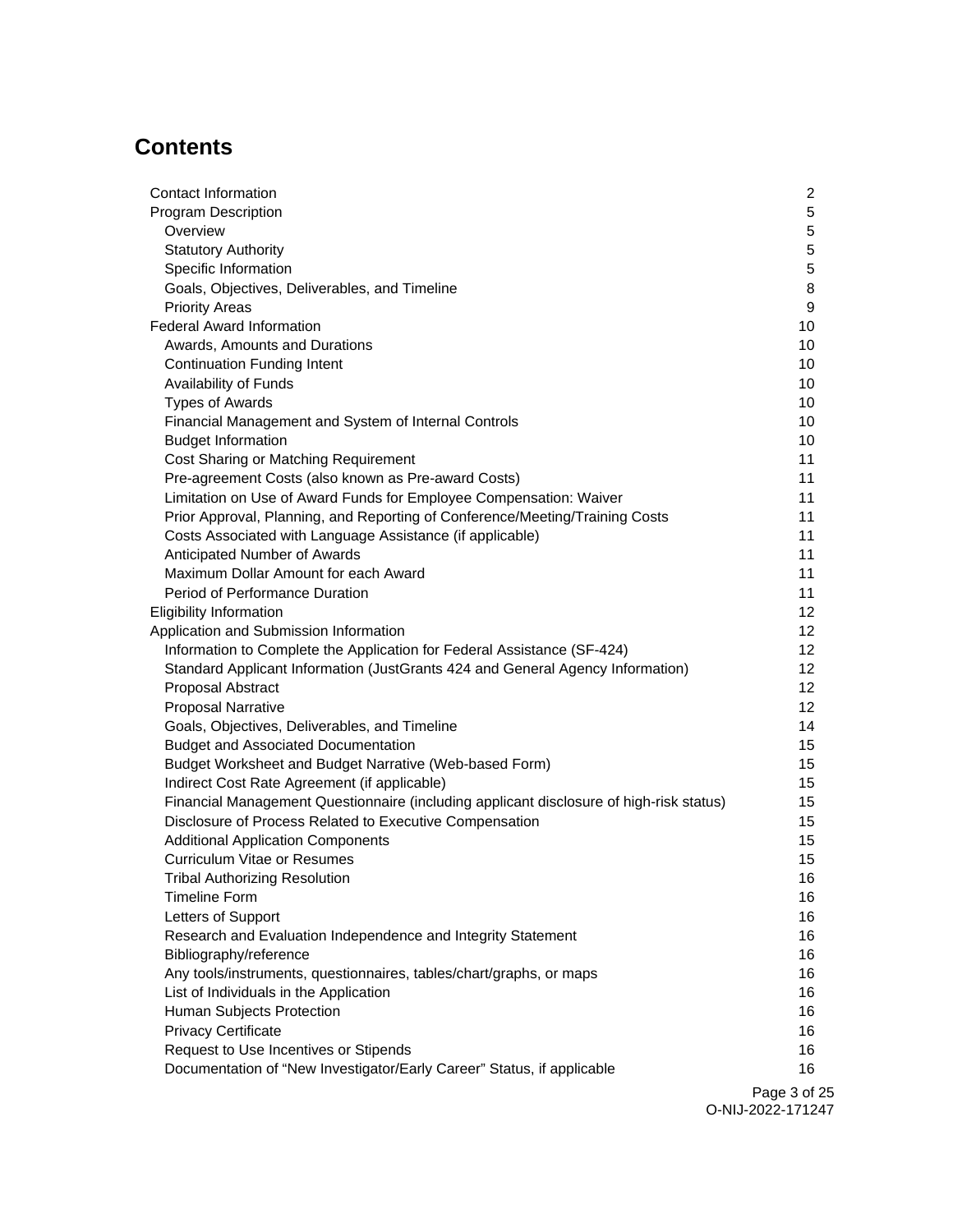| Consortium/Contractual Arrangements                                                   | 17 |
|---------------------------------------------------------------------------------------|----|
| Data Archiving Plan                                                                   | 17 |
| Disclosures and Assurances                                                            | 17 |
| Disclosure of Lobbying Activities                                                     | 17 |
| <b>DOJ Certified Standard Assurances</b>                                              | 17 |
| Applicant Disclosure of Duplication in Cost Items                                     | 17 |
| DOJ Certifications Regarding Lobbying; Debarment, Suspension and Other Responsibility |    |
| Matters; and Drug-Free Workplace Requirements                                         | 17 |
| Applicant Disclosure and Justification - DOJ High Risk Grantees (if applicable)       | 17 |
| How to Apply                                                                          | 18 |
| Submission Dates and Time                                                             | 18 |
| <b>Experiencing Unforeseen Technical Issues</b>                                       | 18 |
| Application Review Information                                                        | 19 |
| <b>Review Criteria</b>                                                                | 19 |
| <b>Review Process</b>                                                                 | 20 |
| <b>Federal Award Administration Information</b>                                       | 21 |
| <b>Federal Award Notices</b>                                                          | 21 |
| Administrative, National Policy, and Other Legal Requirements                         | 21 |
| Information Technology (IT) Security Clauses                                          | 21 |
| General Information about Post-Federal Award Reporting Requirements                   | 21 |
| Federal Awarding Agency Contact(s)                                                    | 21 |
| Other Information                                                                     | 21 |
| Freedom of Information and Privacy Act (5 U.S.C. 552 and 5 U.S.C. 552a)               | 21 |
| Provide Feedback to OJP                                                               | 21 |
| <b>Performance Measures</b>                                                           | 22 |
| <b>Application Checklist</b>                                                          | 23 |
| Endnotes                                                                              | 24 |
|                                                                                       |    |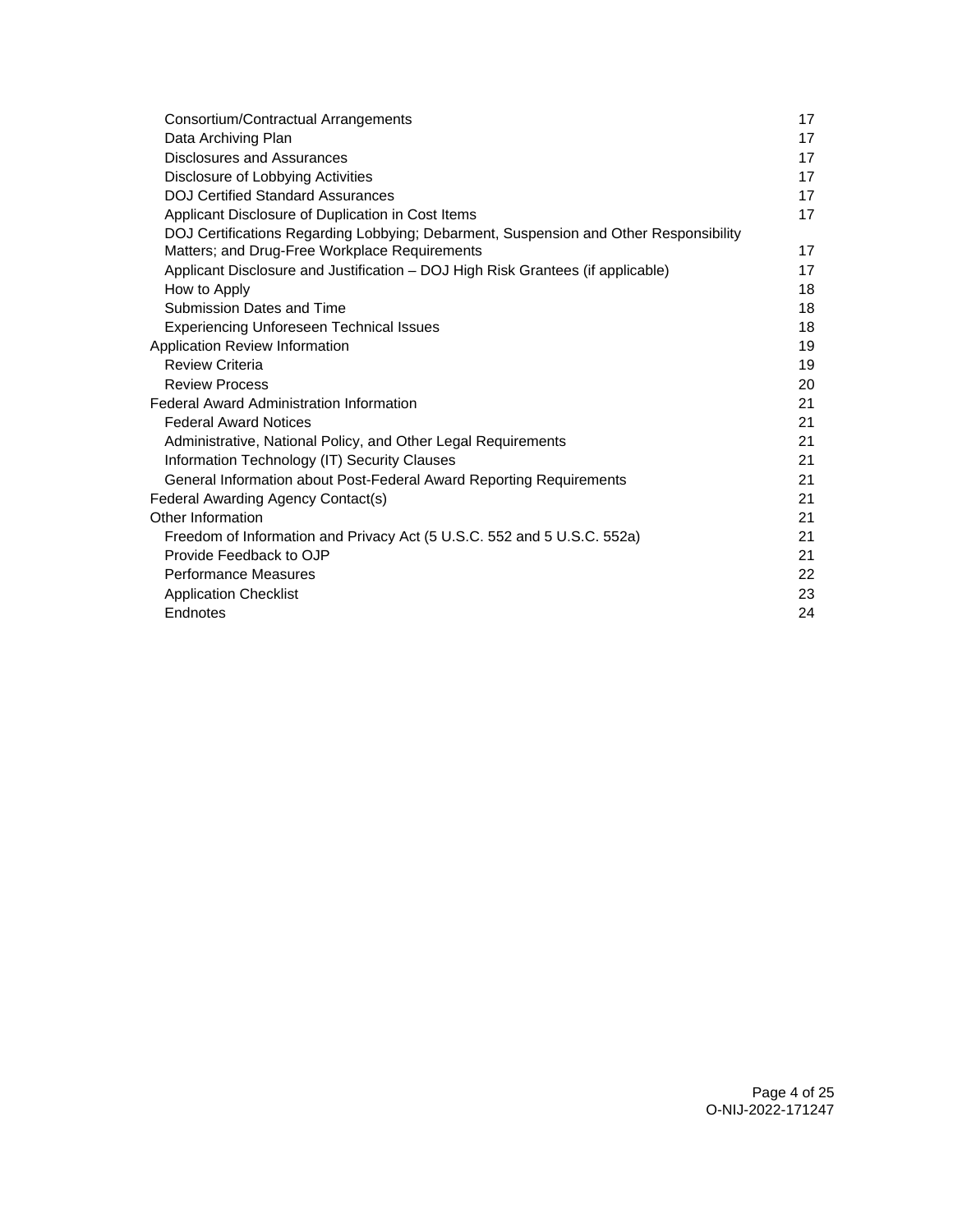## <span id="page-5-0"></span>**Program Description**

#### **Overview**

OJP is committed to advancing work that promotes civil rights and racial equity, increases access to justice, supports crime victims and individuals impacted by the justice system, strengthens community safety and protects the public from crime and evolving threats, and builds trust between law enforcement and the community.

With this solicitation, NIJ seeks proposals for rigorous research and evaluation projects in four topic areas. This includes projects that address (1) diversifying responses to public safety needs; (2) implementation and sustainment of long-term organizational change in policing agencies; and (3) police recruitment, retention, and training in today's environment. NIJ also seeks investigator-initiated research and evaluation projects on contemporary policing in the U.S. on topics outside of the three topic areas listed above, which will contribute to a better understanding of the changes occurring in American policing and the impact on policy and practice.

Successful applicants should propose the most rigorous design to answer their proposed research questions. NIJ will consider research designs that include qualitative, quantitative, and mixed-methods designs. Randomized controlled trials (RCTs) and quasi-experimental designs are preferred, in that order, but NIJ understands that not all research questions lend themselves to such designs.

Applicants are encouraged to partner with practitioner agencies where such partnerships will enhance the research. Applications proposing research involving partnerships with criminal justice or other agencies, should include a strong letter of support, signed by an appropriate decision-making authority from each proposed, partnering agency. A letter of support should include the partnering agency's acknowledgement that de-identified data derived from, provided to, or obtained through this project will be archived by the grant recipient with the National Archive of Criminal Justice Data (NACJD) at the conclusion of the award. Applicants and their potential partners are encouraged to review the NACJD's policies and protections at [\(NACJD\)](https://www.icpsr.umich.edu/web/pages/NACJD/archiving/deposit-nij-data.html). If selected for award, grantees will be expected to have a formal agreement in place with partnering agencies by January 1, 2023. That formal agreement must include a provision to meet the data archiving requirements of the award.

In the case of partnerships that will involve the use of federal award funds by multiple partnering agencies to carry out the proposed project, only one entity/partnering agency may be the applicant (as is the case with any application submitted in response to this solicitation); any others must be proposed as subrecipients.

## **Statutory Authority**

Title I of the Omnibus Crime Control and Safe Streets Act of 1968 (sections 201 and 202).

## **Specific Information**

The institution of policing in the United States is at an inflection point and, consequently, is under considerable stress with the potential to place public safety at risk. Civil unrest and a number of highly publicized incidents between police and community residents in jurisdictions across the country have led to calls for policing reform. In some parts of the country, the calls for reform focus on defunding or "de-centering" the police, reducing their primary role in maintaining public safety by removing certain policing mandates (e.g., as first/frontline responders for dealing with the homeless, drug use and abuse, mental health distress).[\[1\]](#page-24-0) Calls for reform in other parts of the country look to retain those mandates but with a more diverse, skilled, and better trained workforce.

At the same time that the role of police in maintaining public safety is in flux, the violent crimes reported to police are increasing and the police work force is decreasing. In 2020, the FBI reports that homicides increased by nearly 30%[\[2\].](#page-24-0) Moderate hiring increases of officers to the policing ranks have been offset by increasing numbers of resignations and retirements resulting in agencies being under-staffed, with demoralized and fatigued officers working longer shifts to compensate for slots that haven't been filled with new recruits.[\[3\]](#page-24-0) The research topics proposed in this solicitation are intended to increase understanding of the changes occurring in American policing at this inflection point and how those changes impact public safety.

> Page 5 of 25 O-NIJ-2022-171247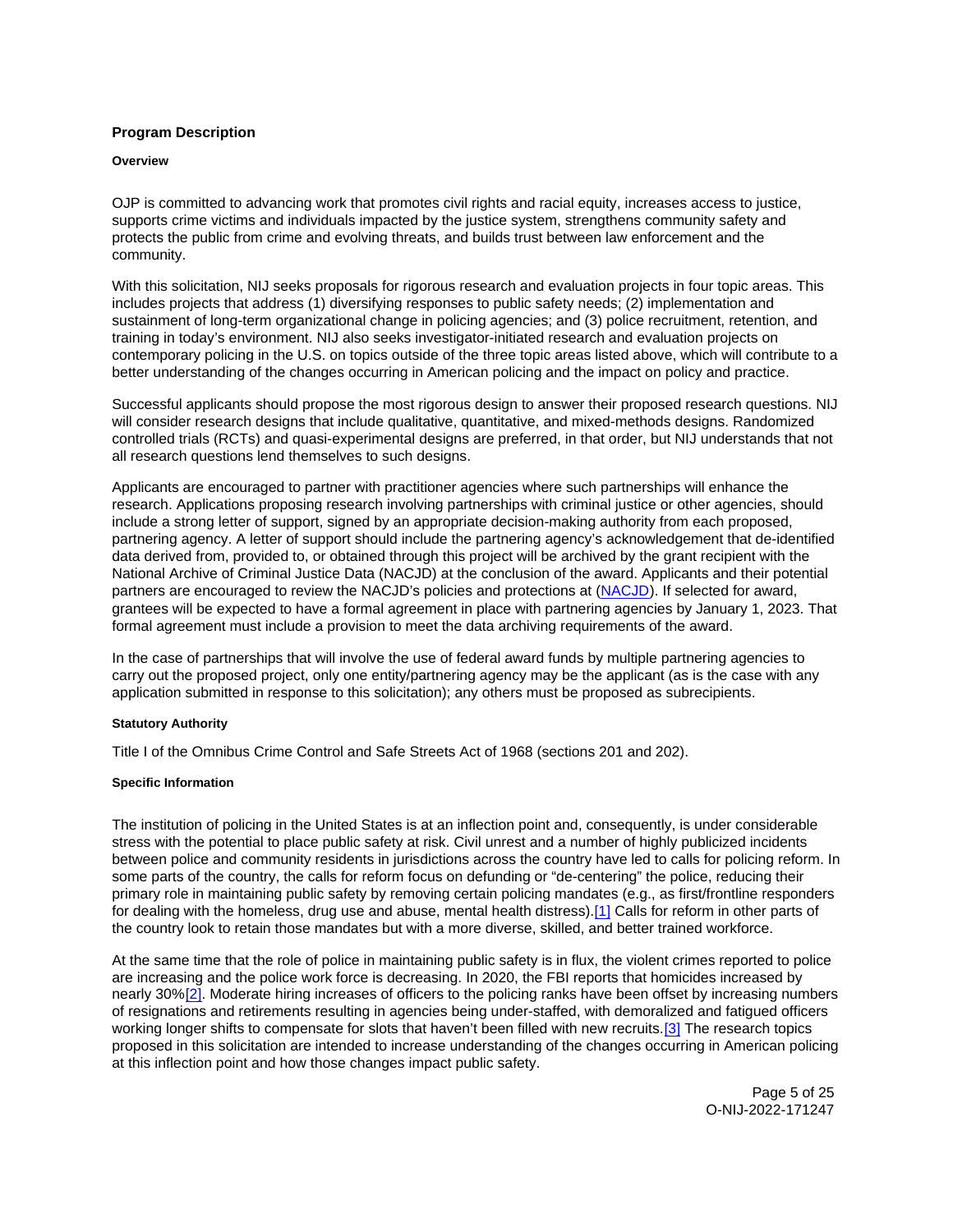## **Topic 1: Diversifying Responses to Public Safety Needs**

Recent events have resulted in efforts to reimagine public safety in a number of jurisdictions by redefining police mandates and/or reallocating police resources. In response to the complexities that are often involved in maintaining public safety and the delivery of public services, discussions have centered around the role and level to which the police should be involved in provision of certain public safety services. Many jurisdictions across the country have diverse public safety needs that may often require the delivery of multiple public services. Recent efforts have focused on the need for partnerships to meet gaps in the delivery of public safety services in many communities, as well as strategies and tactics designed to effectively triage police resources and prioritize the need for police involvement in certain situations.

NIJ is interested in research that examines police resource reallocation consequent to redefining police mandates on public safety and community well-being. Areas of interest include, but are not necessarily limited to, an examination of decisions to redefine police mandates as they pertain to dealing with the mentally ill, homeless individuals, drug addiction, or law enforcement in school settings, and to reallocate the funds to support those mandates at other agencies. In addition, NIJ expects proposals to explore various practical aspects of policing that coincide with the ongoing discussion of police mandates, such as:

- Co-responder strategies designed to respond to specific populations (e.g., the mentally ill, individuals with substance use disorders, homeless or at-risk youths in school settings).
- Deflection strategies implemented to steer individuals from the criminal justice system.
- Harm reduction policing strategies.
- The role of dispatch in police deployment in response to calls for service (e.g., 911 emergency responses versus alternatives to police responses).
- Changes in traffic enforcement responsibilities on patrol functions (e.g., ending primary traffic stops for minor infractions).

## **Topic 2: Implementation and Sustainment of Long-Term Organizational Change**

NIJ has a long history of facilitating research on policing operations, largely examining programs, strategies, and tactics, yet there has been little research on how to implement long-term changes and/or reforms to police practices.<sup>[4]</sup> Police leaders are increasingly faced with calls to change how the services their agencies provide are delivered to the communities they serve. These changes often need to go beyond implementing specific targeted programs and may require substantial changes involving multiple units in the agency. Instituting major changes to how policing is done, executing a new chief's vision, and adjusting the focus of a department requires much more than just implementing a specific program or practice[.\[5\]](#page-25-0) Many police chiefs are grappling with how to implement sustainable and needed reforms while simultaneously addressing violent crime, ensuring officer safety, and remaining flexible enough to respond to the next ebb or flow in their mandate.

In looking towards how best to guide agencies attempting to implement sustainable changes, it is informative to look back to another period of major policing reform and innovation. Much of the knowledge surrounding how to implement major changes to policing strategies comes from research around major police crime prevention innovations of the 1980s and 1990s, practices that were often grounded in the major paradigms of communityoriented or problem-oriented policing[.\[6\]](#page-25-0) This body of research identified many barriers to sustaining major changes in police departments. Sustainably implementing practices such as community-oriented policing entails adopting a new philosophical approach to policing practices as much as deploying new strategies and tactics. Thus, major department-wide changes are often necessary to successfully implement such a practice, such as changing the organizational culture, institutionalizing the practice across all officers and not relegating duties to one unit, and even revising performance metrics to align with the new practice principles.[\[7\]](#page-25-0) 

In this topical area, NIJ seeks proposals for rigorous research to inform state, local, and tribal policing leaders contemplating reforms to guide their efforts. Applicants should consider research questions including, but not limited to:

- Barriers to implementing lasting reforms.
- The role of organizational culture in sustaining (or inhibiting) new practices.
- Effective ways to institutionalize new practices.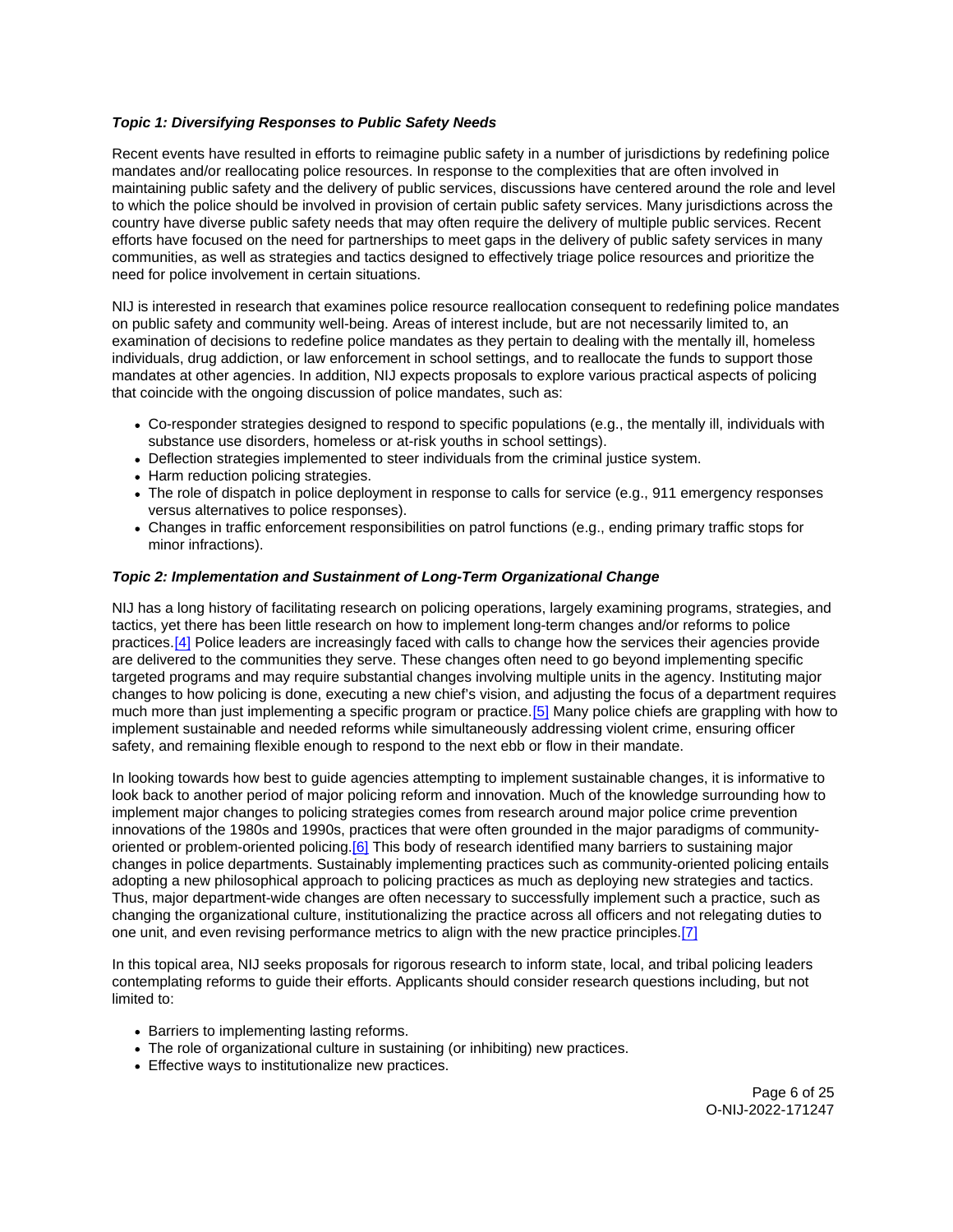- How best to perceive and mitigate unintended consequences.
- Evaluations of innovative approaches to implementing long-term practices.

## **Topic 3: Recruitment, Retention, and Training in Today's Environment**

NIJ is interested in understanding how the challenges associated with this inflection point in policing impact recruitment, training, and retention practices and strategies and the effectiveness of those practices and strategies in meeting those challenges.

To that end, NIJ seeks proposals for a comprehensive landscape analysis, complemented by case studies that evaluate current recruitment and training practices and strategies and/or explore the effects of modifying current recruitment and training practices and strategies in response to the calls for reform of policing mandates. NIJ expects the research to include, but is not limited to, the following aspects of the topic:

- Recruitment outreach method.
- Diversity of job title/category postings within departments.
- Diversity of expected tasks performed across departments.
- Job requirements and knowledge, skills, and abilities across departments and between job titles.
- Actual qualifications of applying applicants.
- Academy training curriculum.
- Requirements to obtain peace officer certification.
- How to measure the short- and long-term outcomes of recruitment strategies.
- Annual training requirements.
- How to measure the short- and long-term outcomes of training programs.

To understand the effects of changing policing mandates on officer retention practices and strategies, NIJ seeks proposals for a comprehensive landscape analysis, complemented by case studies that evaluate current retention practices and strategies. NIJ expects the research to include, but is not limited to, the following aspects of the topic:

- Retention incentives or promotions.
- Salary changes.
- Shift changes/preferences.
- Professional development opportunities.
- Other bonuses.
- Cost benefit of retaining an officer (see above) versus retraining new/transfer officers.
- Work-life balance and wellness.
- Changes in organizational structure.

For the landscape analyses, applicants may want to consider proposing the use of innovative technology solutions (e.g., internet bots) to collect and analyze online and secondary data (e.g., job listings, benefits packages, training curriculum, certification requirements, and staffing levels) from online sources (e.g., opensource, secondary data, and association websites).

## **Topic 4: Investigator-initiated Research and Evaluation on Contemporary Policing**

NIJ also seeks investigator-initiated research and evaluation projects on contemporary policing in the U.S. on topics outside of the three topic areas listed above, which will contribute to a better understanding of the changes occurring in American policing and the impact on policy and practice. Applications should explore research questions and issues not covered under the other three topic areas.

## **Evaluation Research**

If an application includes an evaluation research component (or consists entirely of evaluation research), the application is expected to propose the most rigorous evaluation design appropriate for the research questions to be addressed. If the primary purpose of the evaluation is to determine the effectiveness or impact of an intervention (e.g., program, practice, or policy), the most rigorous evaluation designs may include random selection and assignment of participants (or other appropriate units of analysis) to experimental and control

> Page 7 of 25 O-NIJ-2022-171247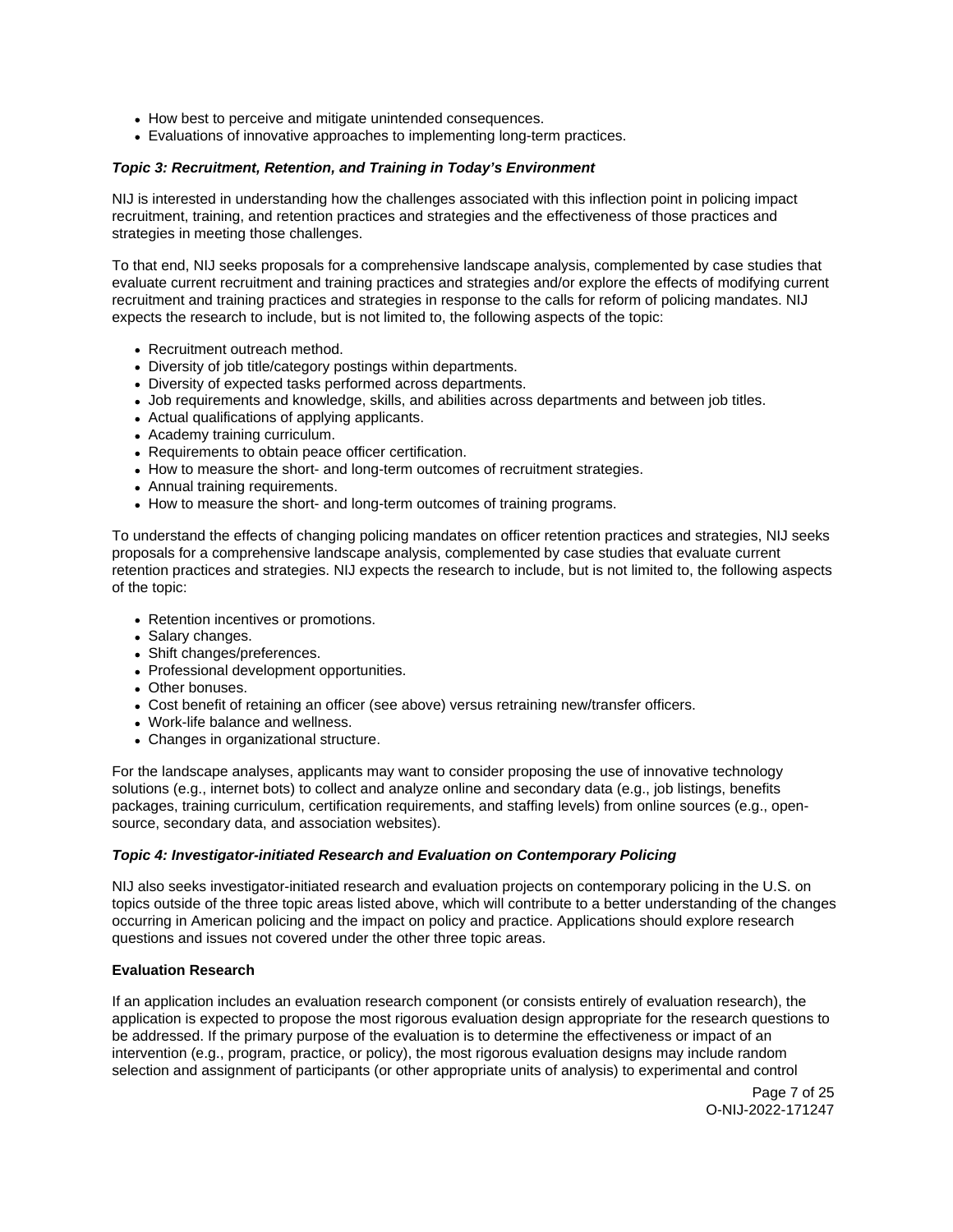<span id="page-8-0"></span>conditions. In cases where randomization is not feasible, applicants should propose a strong quasi-experimental design that can address the risk of selection bias. Applications that include evaluation research should consider the feasibility of including cost/benefit analysis. In cases where evaluations find that interventions have produced the intended benefit, cost/benefit analysis provides valuable and practical information for practitioners and policymakers that aids decision-making. Evaluation research projects may also address a wide range of research questions beyond those focused on the effectiveness or impact of an intervention. Different research designs may be more appropriate for different research questions and at different stages of program development. The intervention strategies, setting, other contextual factors, and resources should be considered when selecting an evaluation design. In all cases, applications are expected to propose the most rigorous evaluation design appropriate for the research questions to be addressed. Applicants are encouraged to review evidence-rating criteria at [https://www.crimesolutions.gov/about\\_starttofinish.aspx](https://www.crimesolutions.gov/about_starttofinish.aspx) for further information on high-quality evaluation design elements.

## **New Investigator/Early Career Opportunity**

NIJ is interested in supporting researchers who are early in their careers and new to NIJ's research grant portfolios, specifically non-tenured assistant professors, or equivalent full-time staff scientist positions in a research institution, who propose research on topics relevant to NIJ's Office of Research, Evaluation, and Technology (ORET). To that end, NIJ may, in appropriate circumstances, give special consideration in award decisions to applications proposing such researchers as principal investigators (PIs). To qualify, the proposed PI must at the time of application submission:

- Hold a non-tenured assistant professor appointment at an accredited institution of higher education in the United States or an equivalent full-time staff scientist position at a research institution in the United States.
- Have completed a terminal degree or post-graduate clinical training within the six (6) years prior to September 30, 2022.
- Have never previously received NIJ funding as a PI on a research project with the exception of Graduate Research Fellows or Data Resources Program grantees.

If seeking to be considered for the New Investigator/Early Career Opportunity, the applicant should identify that they are submitting a New Investigator/Early Career proposal on the title page of the application.

## **Goals, Objectives, Deliverables, and Timeline**

## **Goals**

The goal of this solicitation is to develop knowledge to inform reform and strengthening of the criminal justice system to ensure fair and just treatment for all and to reduce crime and promote safe communities.

## **Objectives**

1. To promote and support rigorous research to better understand:

- Diversifying responses to public safety needs.
- Implementation and sustainment of long-term organizational change in policing agencies.
- Police recruitment, retention, and training in today's environment.

2. To encourage innovation in research into the changes occurring in American policing and their impact on policy and practice.

#### **Deliverables**

Final Research Report. Any recipient of an award under this solicitation will be expected to submit a final research report. Additional information on the final research report requirement for the solicitation is posted on NIJ's [webpage.](https://nij.ojp.gov/funding/research-development-and-evaluation-grant-award-requirements#xp5fv)

Required Data Sets and Associated Files and Documentation. Any recipient of an award under this solicitation will be expected to submit to the National Archive of Criminal Justice Data (NACJD) all data sets that result in whole or in part from the work funded by the award, along with associated files and any documentation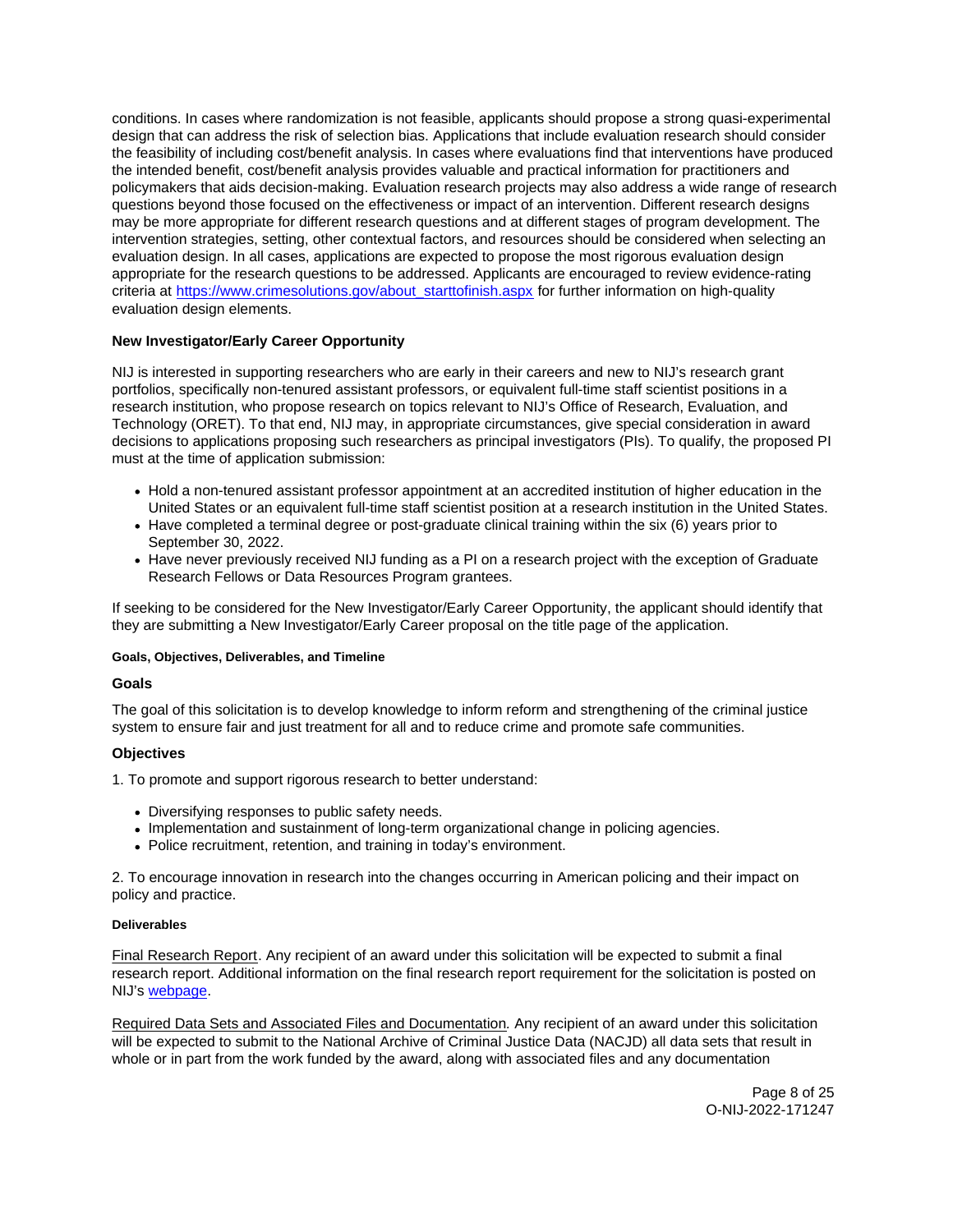<span id="page-9-0"></span>necessary for future efforts by others to reproduce the project's findings and/or to extend the scientific value of the data set through secondary analysis.

Technical Deliverables. Should any algorithm, method, software development kit, and/or training data set result from research and evaluation activities funded under this solicitation, such work products will be delivered to NIJ at the end of the award for potential third-party evaluation, along with detailed implementation instructions. Documentation must include descriptions of algorithmic development and approaches to data collection.

In addition to these deliverables (and the required reports and data on performance measures), NIJ expects scholarly products to result from each award under this solicitation, taking the form of one or more published, peer-reviewed, scientific journal articles, and/or (if appropriate) law review journal articles, book chapter(s) or book(s) in the academic press, technological prototypes, patented inventions, or similar scientific products. NIJ expects that there will be an equal effort to make the research findings accessible to practitioner and policymaker audiences.

Applicants should discuss potential risks and harms to individuals or groups associated with the use and misuse of any practice or technology proposed as a part of the research and evaluation, as well as any ethical considerations that may factor into its use. In addition, applicants should be aware of all relevant statutes, regulations, and/or governing judicial decisions (e.g., established case law, prevailing court rulings) related to the practice or technology's proposed use. Any limitations that may impede the lawful use or implementation of any practice or technology proposed should be described, and a realistic approach to mitigate such limitations in the context of the proposed research should be discussed.

The Goals, Objectives, and Deliverables are directly related to the performance measures that show the completed work's results, as discussed in the "Application and Submission Information" section.

#### **Priority Areas**

The Department of Justice is committed to advancing work that promotes civil rights and racial equity, increases access to justice, supports crime victims and individuals impacted by the justice system, strengthens community safety and protects the public from crime and evolving threats, and builds trust between law enforcement and the community.

## 1. Priority Considerations Supporting Executive Order 13985, Advancing Racial Equity and Support for Underserved Communities Through the Federal Government

Consistent with this Executive Order, the term "underserved community" refers to a population sharing a particular characteristic, as well as a geographic community, that has been systematically denied a full opportunity to participate in aspects of economic, social, and civic life or whose members have been historically underserved, marginalized, and adversely affected by inequality. Such communities include, among others, Black people, Hispanics and Latino/a/e people, Native American and other Indigenous peoples of North America (including Alaska Natives, Eskimos, and Aleuts), Asian Americans, Native Hawaiians, and Pacific Islanders.

In support of Executive Order 13985, OJP will:

A. Give priority consideration to applications that propose research project(s) that will address issues related to racial equity and the removal of barriers to access and opportunity for communities that have been historically underserved, marginalized, and adversely affected by inequality, when making award decisions.

To receive this consideration, the applicant must describe how the proposed project(s) will address potential inequities and barriers to equal opportunity, and/or contribute to greater access to services for underserved and historically marginalized populations.

B. Give priority consideration to applicants that can demonstrate that their capabilities and competencies for implementing their proposed project(s) are enhanced because the applicant (or at least one proposed subrecipient that will receive at least 30% of the requested award funding, as demonstrated in the Budget Worksheet and Budget Narrative) identifies as a culturally specific organization. To receive this additional priority consideration, applicants must describe how being a culturally specific organization (or funding the culturally specific subrecipient organization(s)) will enhance their ability to implement the proposed project (s) and should also specify which culturally specific populations are intended or expected to be served or to

> Page 9 of 25 O-NIJ-2022-171247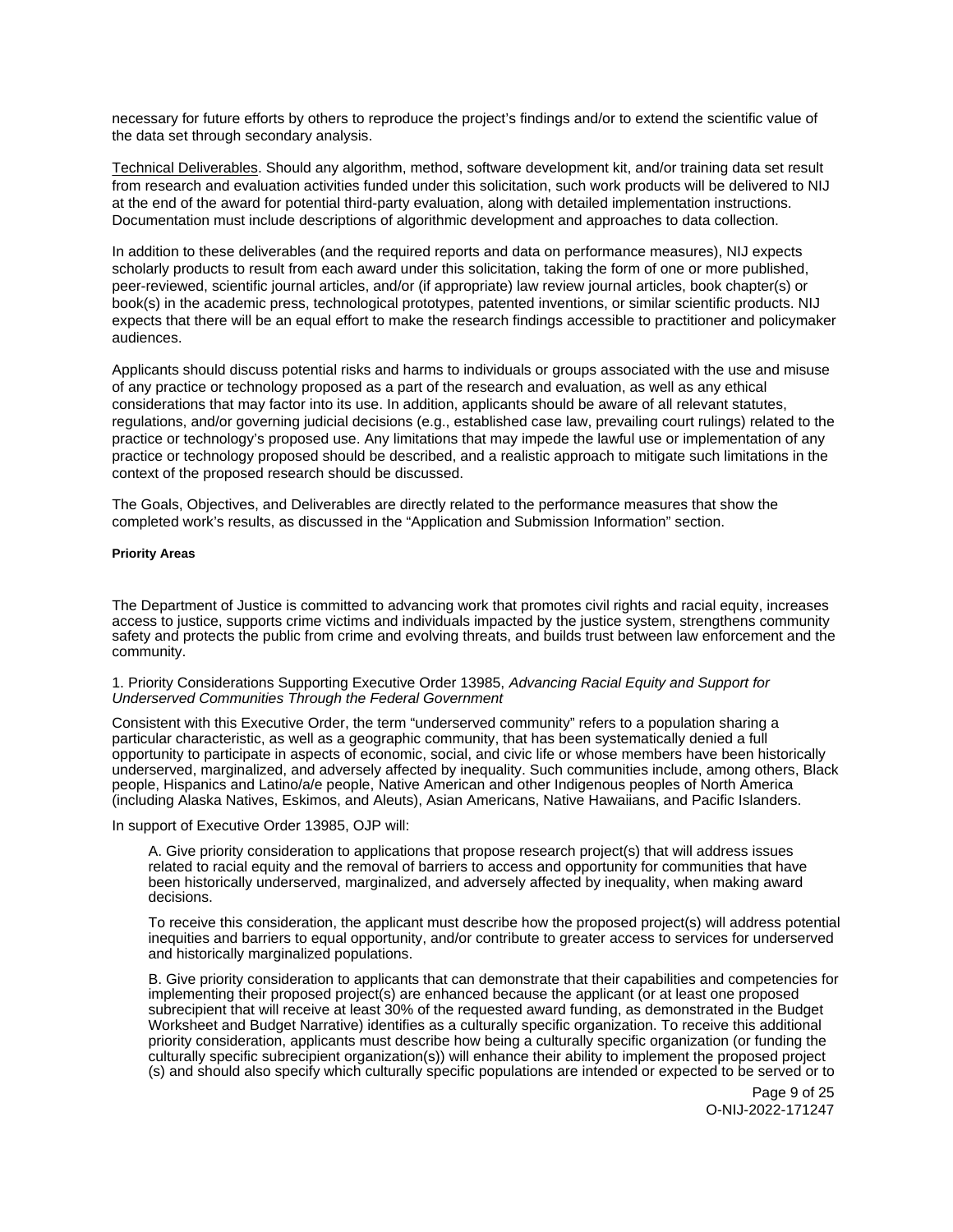<span id="page-10-0"></span>have their needs addressed under the proposed project(s).

Culturally specific organizations are defined for purposes of this solicitation as private nonprofit or tribal organizations whose primary purpose as a whole is to provide culturally specific services to, among others, Black people, Hispanics and Latino/a/e people, Native American and other Indigenous peoples of North America (including Alaska Natives, Eskimos, and Aleuts), Asian Americans, Native Hawaiians, and/or Pacific Islanders.

Note: Addressing these priority areas is one of many factors that the NIJ Director considers in making funding decisions. Receiving priority consideration for one or more priority areas is not a guarantee of an award.

#### **Federal Award Information**

#### **Solicitation Categories**

This solicitation does not include Solicitation Categories.

#### **Awards, Amounts and Durations**

1/1/23 12:00 AM 60

**Period of Performance Start Date**  Period of Performance Duration (Months)

**Anticipated Total Amount to be Awarded Under Solicitation**  \$8,000,000.00

#### **Additional Information**

Please see Anticipated Number of Awards, Maximum Dollar Amount for each Award, and Period of Performance Duration sections below.

#### **Continuation Funding Intent**

NIJ may, in certain cases, provide additional funding in future years to awards made under this solicitation through continuation awards. NIJ will consider, among other factors, NIJ's strategic priorities, a recipient's overall management of the award, and the award-funded work's progress, when making continuation award decisions.

#### **Availability of Funds**

This solicitation, and awards (if any are made) under this solicitation, are subject to the availability of appropriated funds and to any modifications or additional requirements that may be imposed by the agency or by law. In addition, nothing in this solicitation is intended to, and does not, create any right or benefit, substantive or procedural, enforceable at law or in equity by any party against the United States, its departments, agencies, or entities, its officers, employees, or agents, or any other person.

#### **Types of Awards**

NIJ expects to make awards under this solicitation as grants. See the "Administrative, National Policy, and Other Legal Requirements" section of the [OJP Grant Application Resource Guide](https://www.ojp.gov/funding/apply/ojp-grant-application-resource-guide#administrative) for a brief discussion of important statutes, regulations, and award conditions that apply to many (or in some cases, all) OJP grants.

## **Financial Management and System of Internal Controls**

Award recipients and subrecipients (including recipients or subrecipients that are pass-through entities) must, as described in the Part 200 Uniform Requirements as set out at 2 C.F.R. 200.303, comply with standards for financial and program management. See the [OJP Grant Application Resource Guide](https://www.ojp.gov/funding/apply/ojp-grant-application-resource-guide#fm-internal-controls) for additional information.

#### **Budget Information**

If the applicant is proposing a project that reasonably could be conducted in discrete phases, with each phase resulting in completion of one or more significant, defined milestones, then NIJ strongly recommends that the

> Page 10 of 25 O-NIJ-2022-171247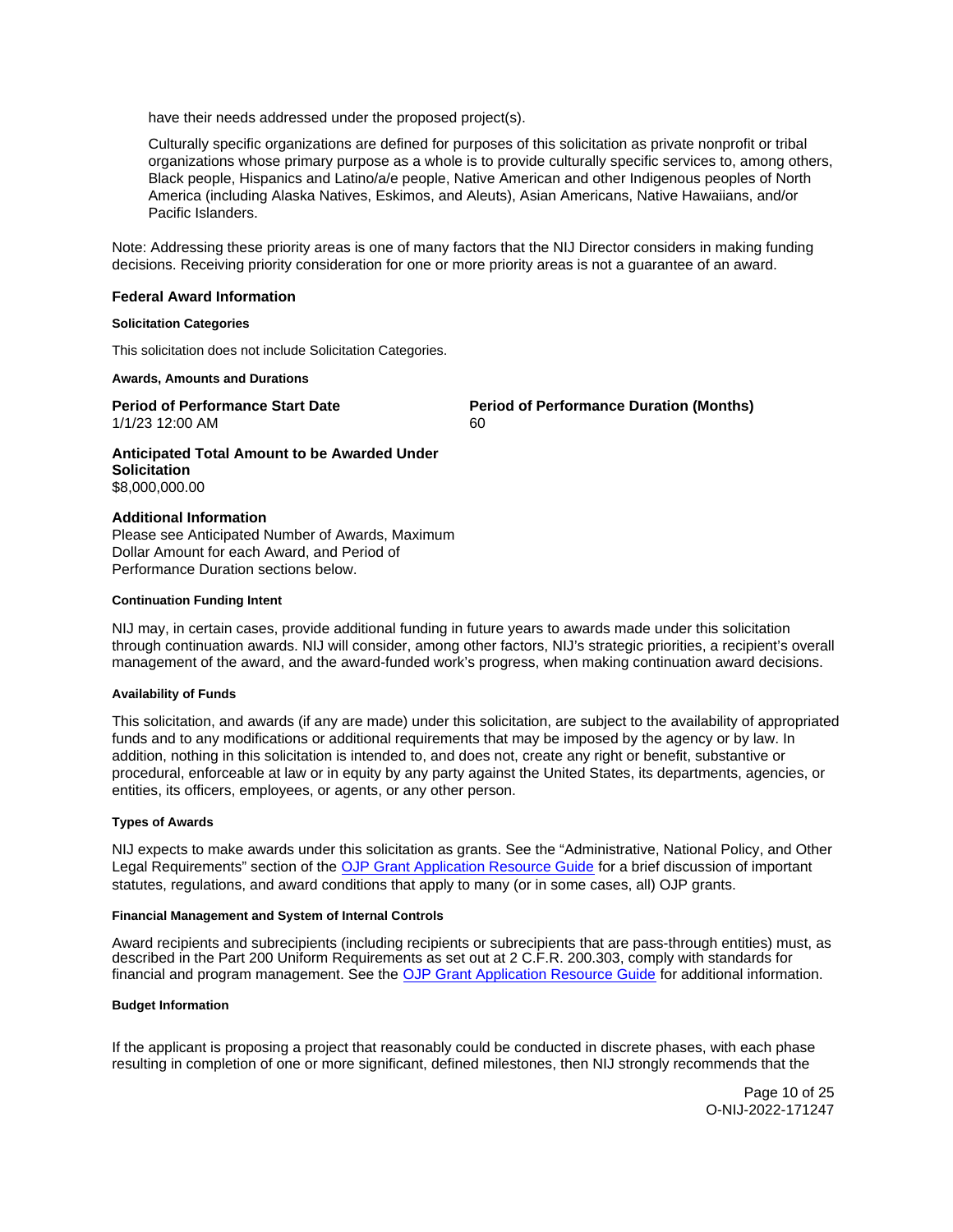<span id="page-11-0"></span>applicant structure the application — specifically including the narrative, expected scholarly products, timelines/milestones, and budget worksheet and budget narrative — to clearly define each phase. (This is particularly the case if the applicant proposes a project that will exceed — in cost or the length of the period of performance — the amount or length of time anticipated for an individual award (or awards) under this solicitation.) Given limitations on the availability to NIJ of funds for awards for research, development, and evaluation, this information will assist NIJ in considering whether partial funding of applications would be productive. (If, in FY 2022, NIJ elects to fund only certain phases of a proposed project, the expected scholarly products from the partial-funding award may, in some cases, vary from those described above.)

NIJ may elect to fund applications submitted under this FY 2022 solicitation in future fiscal years, dependent on, among other considerations, the merit of the applications and on the availability of appropriations.

What will not be funded:

- Applications primarily to purchase equipment, materials, or supplies. (A budget may include these items if they are necessary to conduct research, development, demonstration, evaluation, or analysis.)
- Applications that are not responsive to the purposes of this specific solicitation.

#### **Cost Sharing or Matching Requirement**

See "Cofunding" paragraph under "Budget and Associated Documentation"" in the "Application and Submission Information" section.

#### **Pre-agreement Costs (also known as Pre-award Costs)**

See the [OJP Grant Application Resource Guide](https://www.ojp.gov/funding/apply/ojp-grant-application-resource-guide#pre-agreement-costs) for information on Pre-agreement Costs (also known as Preaward Costs).

#### **Limitation on Use of Award Funds for Employee Compensation: Waiver**

See the [OJP Grant Application Resource Guide](https://www.ojp.gov/funding/apply/ojp-grant-application-resource-guide#limitation-use-award) for information on the Limitation on Use of Award Funds for Employee Compensation; Waiver.

#### **Prior Approval, Planning, and Reporting of Conference/Meeting/Training Costs**

See the [OJP Grant Application Resource Guide](https://www.ojp.gov/funding/apply/ojp-grant-application-resource-guide#prior-approval) for information on Prior Approval, Planning, and Reporting of Conference/Meeting/Training Costs.

## **Costs Associated with Language Assistance (if applicable)**

See the [OJP Grant Application Resource Guide](https://www.ojp.gov/funding/apply/ojp-grant-application-resource-guide#costs-associated) for information on Costs Associated with Language Assistance.

#### **Anticipated Number of Awards**

To be determined by the number of applications received and their merit.

### **Maximum Dollar Amount for each Award**

To be determined by the requirements of the research proposed in grants selected for award. Applicants are encouraged to propose budgets that match the proposed research activities, up to the full dollar amount anticipated to be awarded under this solicitation.

## **Period of Performance Duration**

To be determined by the period of performance of awarded applications. Successful applicants will be expected

Page 11 of 25 O-NIJ-2022-171247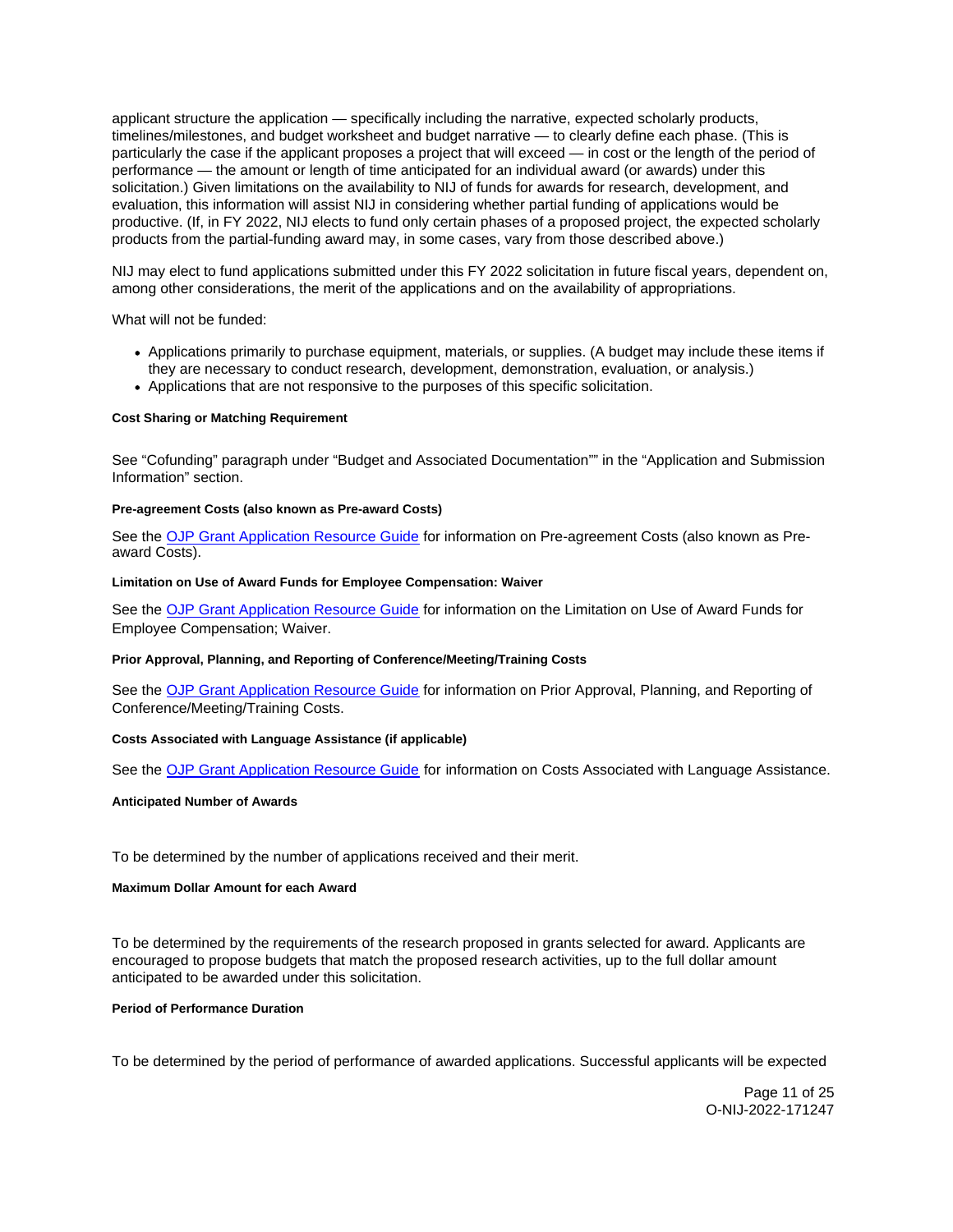<span id="page-12-0"></span>to complete the work proposed within a five-year period of performance.

## **Eligibility Information**

For eligibility information, see the solicitation cover page.

For information on cost sharing or match requirements, see the "Federal Award Information" section.

## **Application and Submission Information**

The following application elements **must** be included in the application to meet the basic minimum requirements to advance to peer review and receive consideration for funding:

- Proposal Narrative
- Budget Worksheet and Budget Narrative (Web-based Form) (The web-based form includes the budget details and the budget narrative.)
- Curriculum Vitae/Resumes for Key Personnel. (Curriculum Vitae for key personnel. For purposes of this solicitation, "key personnel" means the principal investigator, and any and all co-principal investigators.)

See the "Application Elements and Formatting Instructions" section of the [OJP Grant Application Resource Guide](https://www.ojp.gov/funding/apply/ojp-grant-application-resource-guide#application-elements)  for information on what happens to an application that does not contain all the specified elements or is nonresponsive to the scope of the solicitation.

## **Information to Complete the Application for Federal Assistance (SF-424)**

The SF-424 must be submitted in [Grants.gov](https://Grants.gov). The SF-424 is a required standard form used as a cover sheet for submission of pre-applications, applications, and related information. See the OJP Grant Application Resource [Guide](https://www.ojp.gov/funding/apply/ojp-grant-application-resource-guide#complete-application) for additional information on completing the SF-424.

In Section 8F. of the SF-424, please include the name and contact information of the individual **who will complete the application in JustGrants**. JustGrants will use this information (email address) to assign the application to this user in JustGrants.

**Intergovernmental Review:** This solicitation ("funding opportunity") **is not** subject to [Executive Order 12372.](https://www.archives.gov/federal-register/codification/executive-order/12372.html) (In completing the SF-424, an applicant is to answer question 19 by selecting the response that the "Program is not covered by E.O. 12372.")

## **Standard Applicant Information (JustGrants 424 and General Agency Information)**

The Standard Applicant Information section of the JustGrants application is pre-populated with the SF-424 data submitted in [Grants.gov.](https://Grants.gov) The applicant will need to review the Standard Applicant Information in JustGrants and make edits as needed. Within this section, the applicant will need to: add zip codes for areas affected by the project, confirm its Authorized Representative, and verify and confirm the organization's unique entity identifier, legal name, and address.

## **Proposal Abstract**

A proposal abstract (no more than 400 words) summarizing the proposed project, including the purpose of the project, primary activities, expected outcomes, the service area, intended beneficiaries and subrecipients (if known), will be completed in the JustGrants web-based form. This abstract should be written in the third person and will be made publicly available on the OJP website if the project is awarded.

#### **Proposal Narrative**

The proposal narrative should be submitted as an attachment in JustGrants. The attached document should be double-spaced, using a standard 12-point font; have no less than 1-inch margins; and should not exceed 30 pages. Pages should be numbered and submitted as an attachment. If the program narrative fails to comply with these length restrictions, NIJ may consider such noncompliance in peer review and in final award decision.

> Page 12 of 25 O-NIJ-2022-171247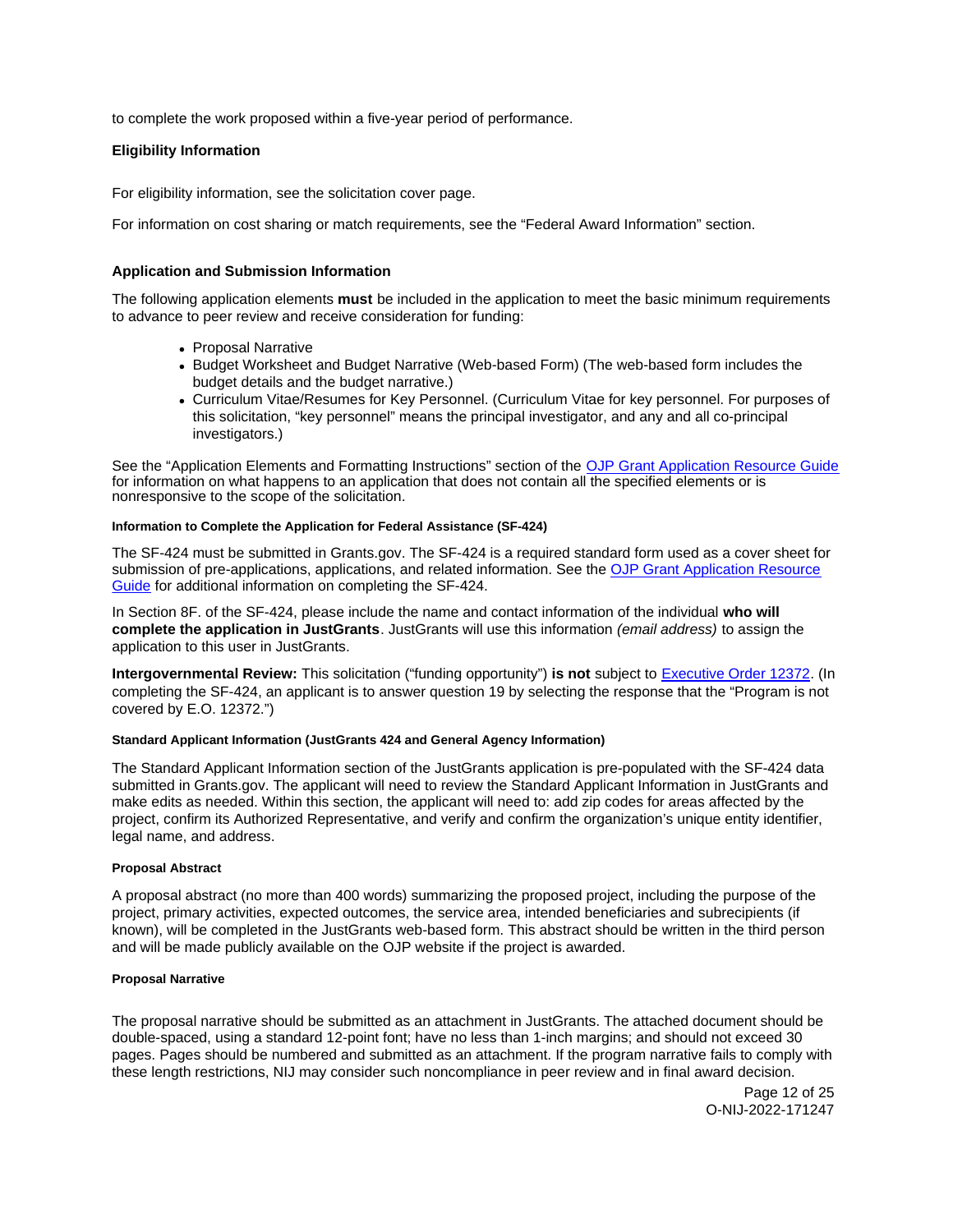The following sections must be included as part of the proposal narrative:

a. Title Page (not counted against the proposal narrative page limit)

The title page should include:

- Project title.
- Submission date.
- Funding opportunity number.
- Principal Investigator (and any co-principal investigators).
- Unique author identifier (e.g., ORCID, ResearcherID, Scopus Author ID), if available.
- Requests for consideration under "new investigator/early career" and/or "priority area 1A," and/or "priority area 1B".
- Key words, including science focus areas.
- Contact information (that is, name, address, telephone number, and e-mail address) for both the applicant and the principal investigator.

b. Resubmit Response (if applicable) (not counted against the proposal narrative page limit.)

If an applicant is resubmitting an application presented previously to NIJ, but not funded, the applicant should indicate this. A statement should be provided, no more than two pages, addressing: (1) the title, submission date, and NIJ-assigned application number of the previous application, and (2) a brief summary of revisions to the application, including responses to previous feedback received from NIJ.

c. Table of Contents and Figures (not counted against the proposal narrative page limit)

## d. Main Body

1. Statement of the Problem.

The statement of the problem should address the need for research in this area. Applicants should discuss current gaps in data, research, and knowledge, including those for particular justice sectors, for certain populations, and to answer questions relevant to current policy and practice needs and public interests. It is not uncommon for multiple problems to exist simultaneously (for example, there may be a criminal justice problem affecting public safety, a current technical challenge/need identified by forensic practitioners, as well as a scientific/technology gap between the current state of the art and a desired solution) and applicants should discuss each of these clearly and justify the importance of the separate issues. As part of this discussion, applicants should present a review of previous literature and discuss previous research related to these problems.

2. Project Design and Implementation.

Applicants should provide a detailed description of the strategies to implement this research project and address the research questions. Design elements should follow directly from the research project's goals and objectives and address the program-specific information noted in the solicitation. Applicants should describe the research methodology and analysis plan in detail and demonstrate the validity and usefulness of the data they will collect. Applicants should consider the rigor and soundness of the methodology and analytical and technical approaches for the proposed research and address the feasibility of the proposed project and potential challenges or problems in carrying out the activities.

If the applicant is seeking priority consideration for Priority 1(A), it should address in this section how the proposed project(s) will address issues related to racial equity and/or the removal of barriers to access and opportunity, and/or contribute to greater access to services, for communities that have been historically underserved, marginalized, and adversely affected by inequality.

3. Potential Impact.

Page 13 of 25 O-NIJ-2022-171247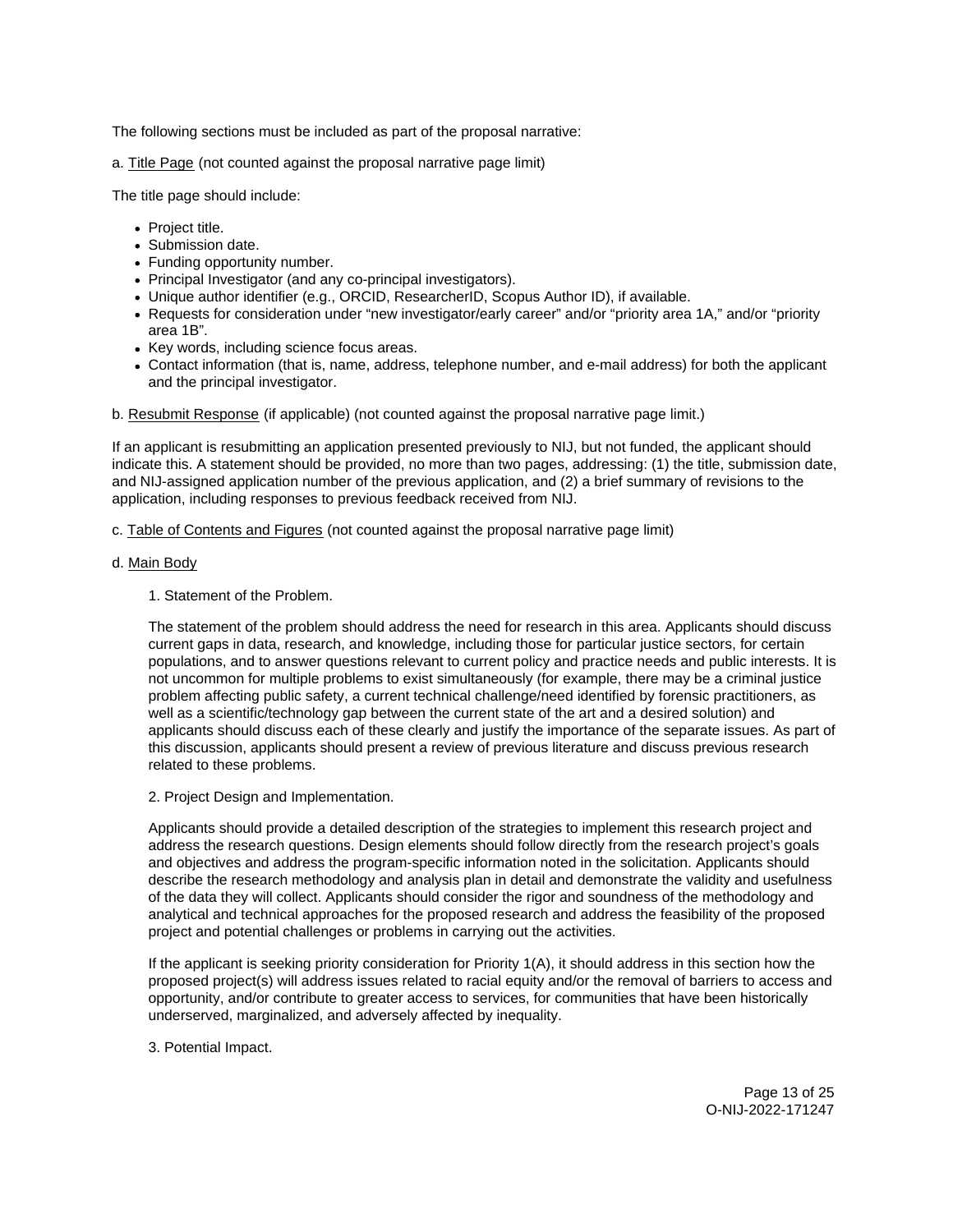<span id="page-14-0"></span>Applicants should describe the potential impact of the research and how it may inform or improve criminal or juvenile justice-related policy, practice, or theory in the United States. The applicant should include a discussion of the proposed dissemination plan to produce scholarly products and to make information available to broader interested audiences, such as criminal justice practitioners or policymakers.

## 4. Capabilities and Competencies.

This section should describe the experience and capability of the applicant organization, key staff, and any proposed subgrantees (including consultants) that the applicant will use to implement and manage this effort and the federal funds under this award, highlighting any previous experience implementing projects of similar scope, design, and magnitude. Applicants should address:

- Experience and capacity to work with the proposed data sources in the conduct of similar research efforts.
- Experience and capacity to design and implement rigorous research and data analysis projects.
- Experience producing and disseminating meaningful deliverables.

Applicants should also outline the management plan and organization that connects to the goals and objectives of the project.

If the applicant is seeking priority consideration under Priority 1(B), it should describe within this section how being a culturally specific organization (or funding a culturally specific subrecipient organization at a minimum of 30% of the project budget) will enhance its ability to implement the proposed project(s) and should also specify which culturally specific populations are intended or expected to be the subject and/or beneficiary of the research conducted under the proposed project(s).

5. Appendices (not counted against the proposal narrative page limit) include:

- The project management plan.
- If the application (including the budget) identifies any proposed non-competitive agreements that are or may be considered procurement "contracts" (rather than subawards), for purposes of federal grants administrative requirements, the applicant also must list the entities with which the applicant proposes to contract.
- List of other agencies, organizations, or funding sources to which this application has been submitted (if applicable).

6. Plan for Collecting the Data Required for this Solicitation's Performance Measures

Note: Applicants are not required to submit performance data with the application. Rather, performance measure information is included as an alert that successful applicants will be required to submit performance data as part of each award's reporting requirements.

OJP will require each successful applicant to submit regular performance data that show the completed work's results. The performance data directly relate to the goals, objectives, and deliverables identified in the "Goals, Objectives, and Deliverables" discussion.

A list of performance measure questions for this program can be found on page 22.

Applicants can also visit OJP's performance measurement page at [www.ojp.gov/performance](https://www.ojp.gov/performance) for an overview of performance measurement activities at OJP.

NIJ will require award recipients to submit performance measure data in quarterly financial reports, semiannual performance reports (using the Research Performance Progress Report template/format), and the Final Research Report. NIJ will provide further guidance on the post-award submission process, if selected for award.

## **Goals, Objectives, Deliverables, and Timeline**

The applicant will submit the project's goals, objectives, deliverables and timelines in the JustGrants Web-based

Page 14 of 25 O-NIJ-2022-171247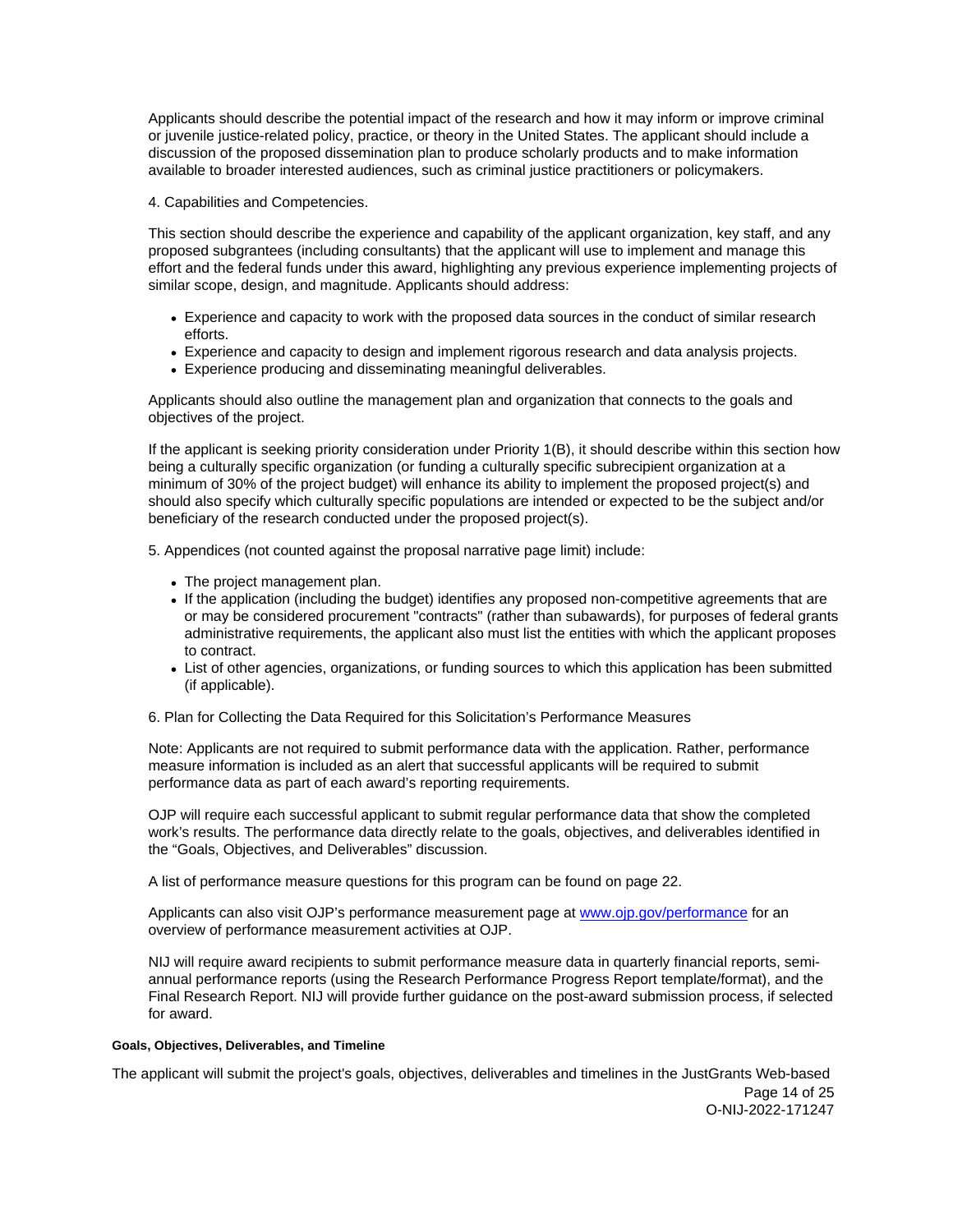<span id="page-15-0"></span>form.

#### **Budget and Associated Documentation**

#### **Budget Worksheet and Budget Narrative (Web-based Form)**

The applicant will complete the JustGrants web-based budget form. See the [OJP Grant Application Resource](https://ojp.gov/funding/Apply/Resources/Grant-App-Resource-Guide.htm)  [Guide](https://ojp.gov/funding/Apply/Resources/Grant-App-Resource-Guide.htm) for additional information.

If the applicant is seeking priority consideration under Priority 1(B) based on the identification of at least one proposed subrecipient as a culturally specific organization, the proposed funding for the subrecipient in the webbased budget form **must be a minimum of 30% of award funding.** 

The budget narrative must also describe how the activities that will be funded with the (minimum) 30% of award funding provided to the subrecipient **specifically relate to the priority consideration requested under Priority 1(B)** and described in the Capabilities and Competencies section of the application.

The following paragraph (on "Cofunding") expressly modifies the "Cost Sharing or Matching Requirement" provisions in the OJP Grant Application Resource Guide. The applicant is to follow the guidance in the following paragraph instead of the guidance stated under the "Cost Sharing or Matching Requirement" heading in the OJP Grant Application Resource Guide.

**Cofunding:** An award made by NIJ under this solicitation may account for up to 100 percent of the total cost of the project. The application should indicate whether it is feasible for the applicant to contribute cash, facilities, or services as non-federal support for the project. The application should identify generally any such contributions that the applicant expects to make and the proposed budget should indicate in detail which items, if any, will be supported with non-federal contributions.

For additional match information, see the "Cost Sharing or Match Requirement" section under Federal Award Information.

If a successful application proposes a voluntary match amount, and OJP approves the budget, the total match amount incorporated into the approved budget becomes mandatory and subject to audit.

#### **Indirect Cost Rate Agreement (if applicable)**

The applicant will submit its indirect cost rate agreement by uploading it as an attachment in JustGrants. See the [OJP Grant Application Resource Guide](https://www.ojp.gov/funding/apply/ojp-grant-application-resource-guide#indirect-cost) for additional information.

#### **Financial Management Questionnaire (including applicant disclosure of high-risk status)**

The applicant will download the questionnaire, complete it, and submit it by uploading it as an attachment in JustGrants. See the [OJP Grant Application Resource Guide](https://www.ojp.gov/funding/apply/ojp-grant-application-resource-guide#fm-internal-controls-questionnaire) for the link to the questionnaire and additional information.

#### **Disclosure of Process Related to Executive Compensation**

If applicable, the applicant will submit a description of the process used to determine executive compensation by uploading the document as an attachment in JustGrants. See the "Application Attachments" section of the [OJP](https://www.ojp.gov/funding/apply/ojp-grant-application-resource-guide#disclosure-process-executive)  [Grant Application Resource Guide](https://www.ojp.gov/funding/apply/ojp-grant-application-resource-guide#disclosure-process-executive) for information.

#### **Additional Application Components**

Applicants will attach the additional requested documentation in JustGrants.

#### **Curriculum Vitae or Resumes**

Curriculum vitae of key personnel. Curriculum vitae or resume of the principal investigator and any and all coprincipal investigators. In addition, curriculum vitae, resume, or biographical sketches of all other individuals

> Page 15 of 25 O-NIJ-2022-171247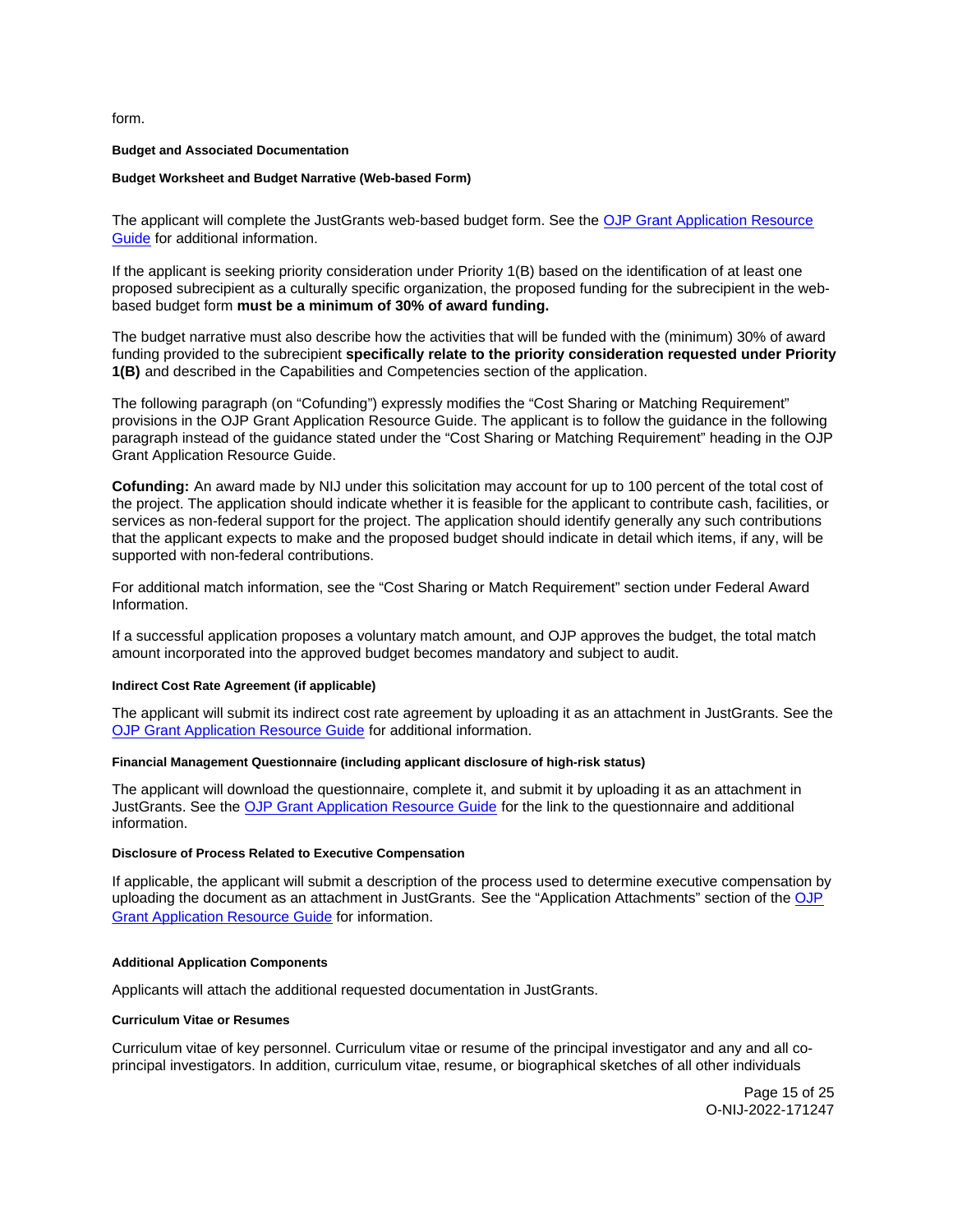<span id="page-16-0"></span>(regardless of "investigator" status) who will be significantly involved in substantive aspects of the proposed project (including, for example, individuals such as statisticians used to conduct proposed data analysis).

#### **Tribal Authorizing Resolution**

An application in response to this solicitation may require inclusion of tribal authorizing documentation as an attachment. If applicable, the applicant will submit the tribal authorizing documentation by uploading it as an attachment in JustGrants. See the [OJP Grant Application Resource Guide](https://www.ojp.gov/funding/apply/ojp-grant-application-resource-guide#tribal-authorizing-resolution) for information on tribal authorizing resolutions.

#### **Timeline Form**

Proposed project timeline and expected milestones.

#### **Letters of Support**

Letters of cooperation/support or administrative agreements from organizations collaborating in the project, such as law enforcement and correctional agencies (if applicable).

#### **Research and Evaluation Independence and Integrity Statement**

If an application proposes research (including research and development) and/or evaluation, the applicant must demonstrate research/evaluation independence and integrity, including appropriate safeguards, before it may receive award funds. The applicant will submit documentation of its research and evaluation independence and integrity by uploading it as an attachment in JustGrants. For additional information, see the [OJP Grant](https://www.ojp.gov/funding/apply/ojp-grant-application-resource-guide#research-evaluation)  [Application Resource Guide.](https://www.ojp.gov/funding/apply/ojp-grant-application-resource-guide#research-evaluation)

#### **Bibliography/reference**

Provide a bibliography of any references cited in the Proposal Narrative.

#### **Any tools/instruments, questionnaires, tables/chart/graphs, or maps**

Any tools/instruments, questionnaires, tables/charts/graphs, or maps pertaining to the proposed project that are supplemental to such items included in the main body of the narrative.

#### **List of Individuals in the Application**

To assist OJP in assessing actual or apparent conflicts of interest (including such conflicts on the part of prospective reviewers of the application), provide a complete list of the individuals named or otherwise identified anywhere in the application (including in the budget or in any other attachment) who will or may work (or advise or consult) on the proposed research, development, or evaluation project. Applicants should use the ["Proposed](http://nij.ojp.gov/sites/g/files/xyckuh171/files/media/document/nij-project-staff-template.xlsx)  [Project Staff, Affiliation, and Roles"](http://nij.ojp.gov/sites/g/files/xyckuh171/files/media/document/nij-project-staff-template.xlsx) form available on the NIJ webpage to prepare this list.

#### **Human Subjects Protection**

Human Subjects Protection paperwork as a separate attachment (documentation and forms related to Institutional Review Board [IRB] review). See [https://nij.ojp.gov/funding/human-subjects-protection.](https://nij.ojp.gov/funding/human-subjects-protection) **Note**: Final IRB approval is not required at the time an application is submitted.

#### **Privacy Certificate**

Privacy Certificate as a separate attachment (for further guidance go to [https://nij.ojp.gov/funding/confidentiality](https://nij.ojp.gov/funding/confidentiality-and-privacy-protections)[and-privacy-protections](https://nij.ojp.gov/funding/confidentiality-and-privacy-protections) and [https://nij.ojp.gov/funding/model-privacy-certificate\)](https://nij.ojp.gov/funding/model-privacy-certificate).

#### **Request to Use Incentives or Stipends**

Applicants proposing to use incentives or stipends payments as part of their research project design, must submit an incentive or stipend approval request, as a separate document, according to the requirements set forth at [https://nij.ojp.gov/funding/participant-support-costs-and-incentives-social-science-research.](https://nij.ojp.gov/funding/participant-support-costs-and-incentives-social-science-research)

#### **Documentation of "New Investigator/Early Career" Status, if applicable**

Page 16 of 25 O-NIJ-2022-171247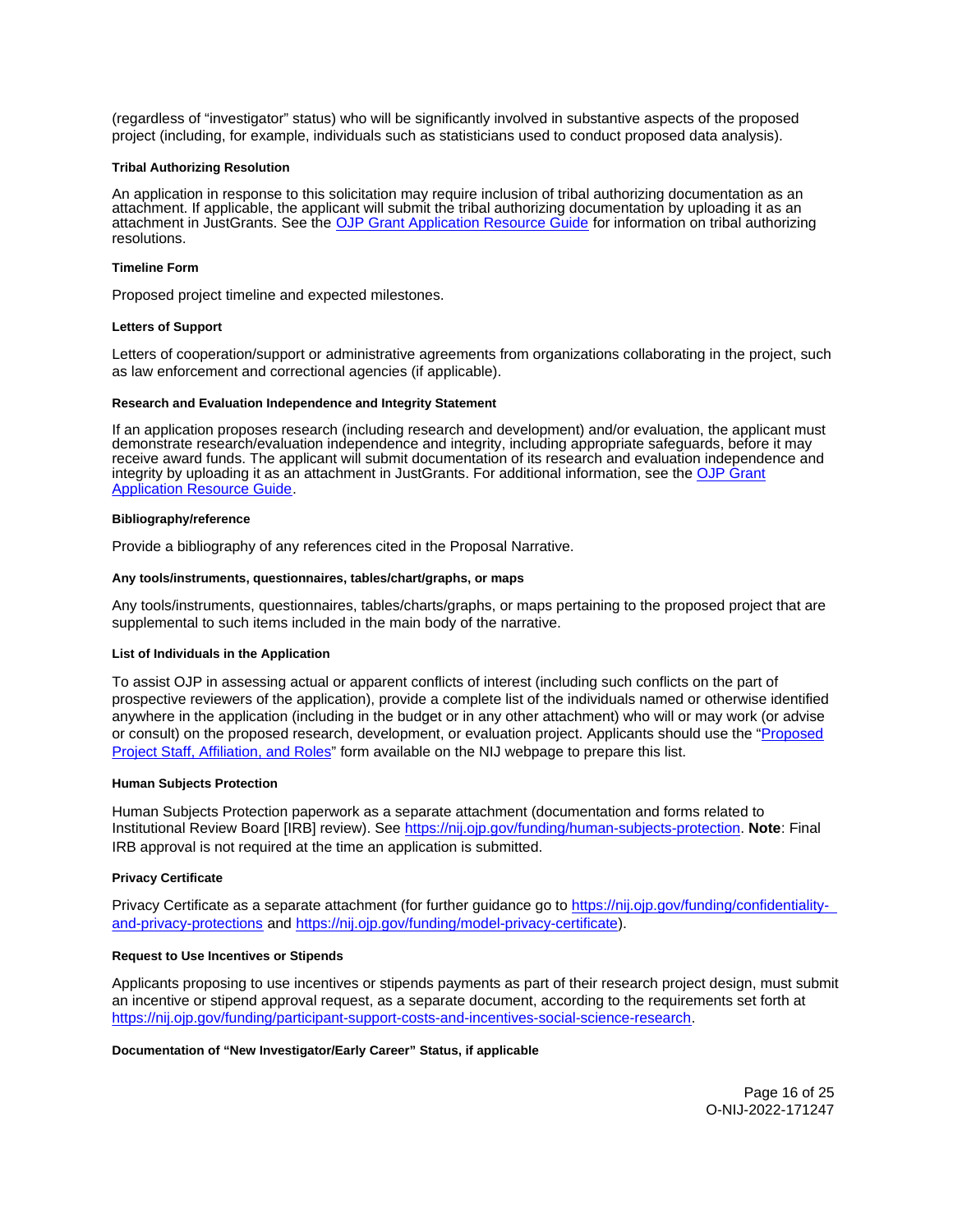<span id="page-17-0"></span>Documentation of "new investigator/early career" status, if applicable.

#### **Consortium/Contractual Arrangements**

Explain the programmatic, fiscal, and administrative arrangements to be made between the applicant organization and the consortium organization(s).

## **Data Archiving Plan**

Applicants should anticipate that NIJ will require, through special award conditions, that data sets resulting in whole or in part from projects funded under this solicitation be submitted for archiving with the NACJD. See [https://nij.ojp.gov/funding/research-development-and-evaluation-grant-award-requirements#data.](https://nij.ojp.gov/funding/research-development-and-evaluation-grant-award-requirements#data)

Applications should include as a as a separate attachment a brief plan — labeled "Data Archiving Plan" — to comply with data archiving requirements. The plan should provide brief details about proposed data management and archiving, including submission to NIJ (through NACJD) of **all files and documentation** necessary to allow for future efforts by others to reproduce the project's findings and/or to extend the scientific value of the data set through secondary analysis. Pertinent files and documentation include, among other things, qualitative and quantitative data produced, instrumentation and data collection forms, codebook(s), any specialized programming code necessary to reproduce all constructed measures and the original data analysis, description of necessary de-identification procedures, and (when required) a copy of the privacy certificate and informed consent protocols.

The plan should be one or two pages in length and include the level of effort associated with meeting archiving requirements.

Note that recipients are strongly encouraged to submit required data sets at least 90 days before the end of the period of performance.

#### **Disclosures and Assurances**

The applicant will address the following disclosures and assurances.

#### **Disclosure of Lobbying Activities**

Complete and submit the SF-LLL in [Grants.gov.](https://Grants.gov) See the [OJP Grant Application Resource Guide](https://www.ojp.gov/funding/apply/ojp-grant-application-resource-guide#disclosure-lobby) for additional information.

#### **DOJ Certified Standard Assurances**

Review and accept the DOJ Certified Standard Assurances in JustGrants. See the [OJP Grant Application](https://www.ojp.gov/funding/apply/ojp-grant-application-resource-guide#administrative)  [Resource Guide](https://www.ojp.gov/funding/apply/ojp-grant-application-resource-guide#administrative) for additional information.

#### **Applicant Disclosure of Duplication in Cost Items**

Complete the JustGrants web-based Applicant Disclosure of Duplication in Cost Items form. See the [OJP Grant](https://www.ojp.gov/funding/apply/ojp-grant-application-resource-guide#applicant-disclosure-pending-applications)  [Application Resource Guide](https://www.ojp.gov/funding/apply/ojp-grant-application-resource-guide#applicant-disclosure-pending-applications) for additional information.

## **DOJ Certifications Regarding Lobbying; Debarment, Suspension and Other Responsibility Matters; and Drug-Free Workplace Requirements**

Review and accept the DOJ Certified Certifications Regarding Lobbying; Debarment, Suspension and Other Responsibility Matters; Drug-Free Workplace Requirements; Law Enforcement and Community Policing in JustGrants. See the [OJP Grant Application Resource Guide](https://www.ojp.gov/funding/apply/ojp-grant-application-resource-guide#administrative) for additional information.

#### **Applicant Disclosure and Justification – DOJ High Risk Grantees (if applicable)**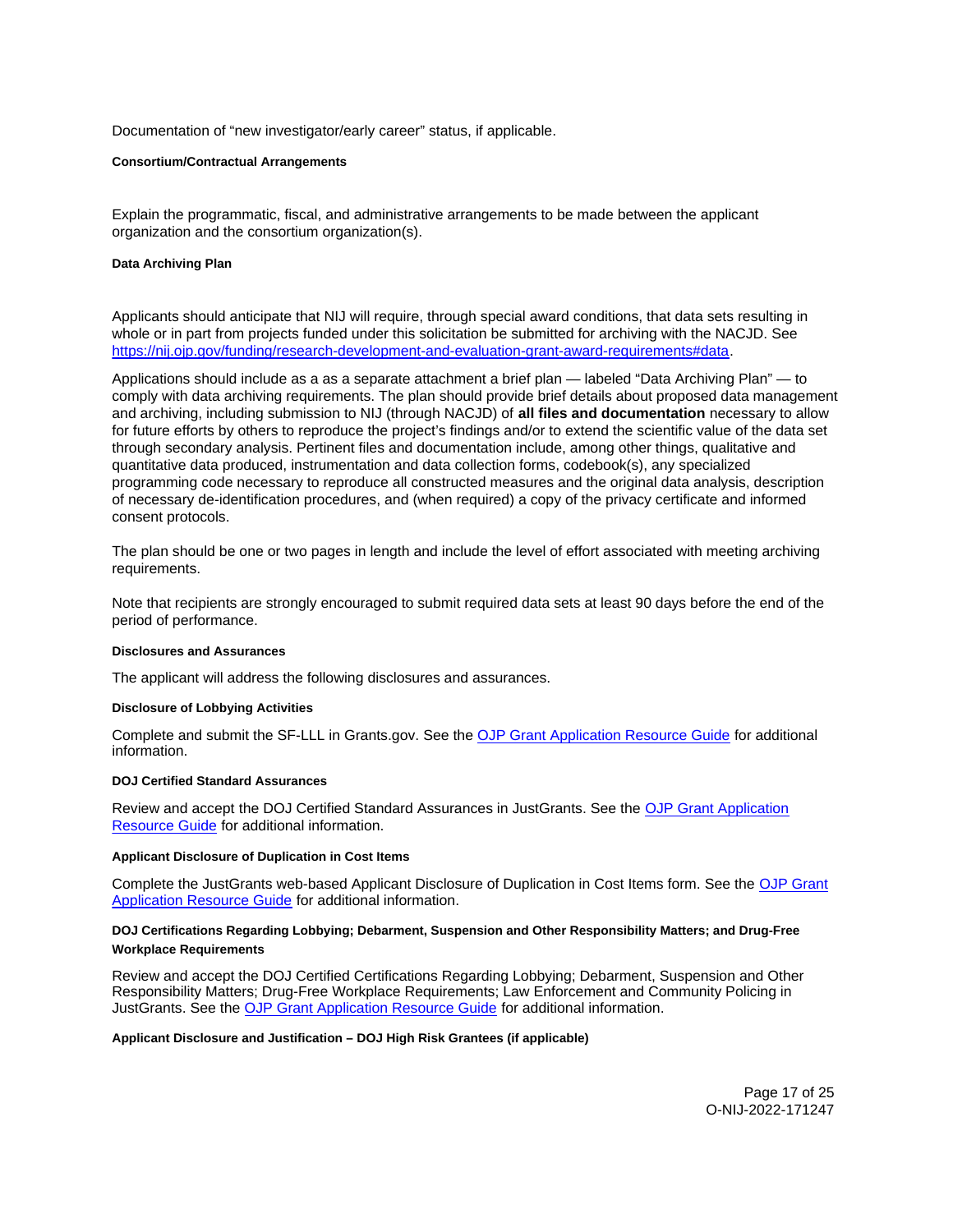<span id="page-18-0"></span>If applicable, submit the DOJ High Risk Disclosure and Justification as an attachment in JustGrants. A DOJ High Risk Grantee is an award recipient that has received a DOJ High Risk designation based on a documented history of unsatisfactory performance, financial instability, management system or other internal control deficiencies, or noncompliance with award terms and conditions on prior awards, or that is otherwise not responsible. See the OJP Grant Application Resource Guide for additional information.

## **How to Apply**

Step 1: The applicant must submit the **SF-424** and **SF-LLL** in [Grants.gov](https://Grants.gov) at [https://www.grants.gov/web/grants/register.html.](https://www.grants.gov/web/grants/register.html)

Step 2: The applicant must then submit the **full application,** including attachments, in JustGrants in [JustGrants.usdoj.gov.](https://justicegrants.usdoj.gov/)

For additional information, see the "How to Apply" section in the [OJP Grant Application Resource Guide](https://www.ojp.gov/funding/apply/ojp-grant-application-resource-guide#apply) and the [DOJ Application Submission Checklist.](https://justicegrants.usdoj.gov/sites/g/files/xyckuh296/files/media/document/appln-submission-checklist.pdf)

## **Submission Dates and Time**

The **SF-424 and the SF-LLL** must be submitted in [Grants.gov](https://Grants.gov) by 11:59 p.m. eastern time on May 20, 2022.

The full application must be submitted in JustGrants by 8:59 p.m. eastern time on June 3, 2022.

OJP urges applicants to submit their [Grants.gov](https://Grants.gov) and JustGrants submissions prior to the due dates to allow sufficient time to correct errors and resubmit by the submission deadlines if a rejection notification is received. To be considered timely, the **full application** must be submitted in JustGrants by the JustGrants application deadline.

## **Experiencing Unforeseen Technical Issues**

An applicant that experiences unforeseen SAM.gov, [Grants.gov,](https://Grants.gov) or JustGrants technical issues beyond its control that prevent application submission by the deadline, must demonstrate all efforts in requesting technical support in order to submit an application by the deadline. Technical support is available via phone and email to the applicable SAM.gov, [Grants.gov,](https://Grants.gov) or JustGrants support centers or service desks in which an applicant received a ticket number for resolution. If an applicant misses a deadline due to unforeseen technical difficulties, the applicant may request a waiver to submit an application after the deadline. Note: If an applicant does not submit all the required [Grants.gov](https://Grants.gov) forms by the [Grants.gov](https://Grants.gov) deadline, the applicant will not be able to proceed to the JustGrants portion of the application process.

An applicant experiencing technical difficulties with the following systems must contact the associated support desk indicated below to report the technical issue and receive a tracking number:

- [Grants.gov](https://Grants.gov)  contact the [Grants.gov Customer Support Hotline](https://www.grants.gov/web/grants/support.html)
- SAM.gov contact the [SAM Help Desk \(Federal Service Desk\)](https://www.fsd.gov/gsafsd_sp)
- JustGrants contact the JustGrants Support Desk at [JustGrants.Support@usdoj.gov](mailto:JustGrants.Support@usdoj.gov) or 833–872–5175

An applicant requesting a waiver to submit a late application must document their request for technical assistance in an email to the OJP Response Center at [grants@ncjrs.gov](file:///C:/Users/local_Yehj/INetCache/Content.Outlook/20U4XBR7/grants@ncjrs.gov) **within 24 hours after the application deadline** to request approval to submit its application after the deadline. If an applicant has technical issues with [Grants.gov,](https://Grants.gov) the applicant must contact the OJP Response Center within 24 hours of the [Grants.gov](https://Grants.gov) deadline to request approval to submit after the deadline. However, waiver requests will not be reviewed until after the JustGrants deadline to allow time for all waivers to be submitted. Waiver requests to submit after the submission deadline must:

Describe the technical difficulties experienced. Include a timeline of the applicant's submission efforts (e.g., what date and time did the error occur, what date and time was action taken to resolve the issue and resubmit, and what date and time did support

> Page 18 of 25 O-NIJ-2022-171247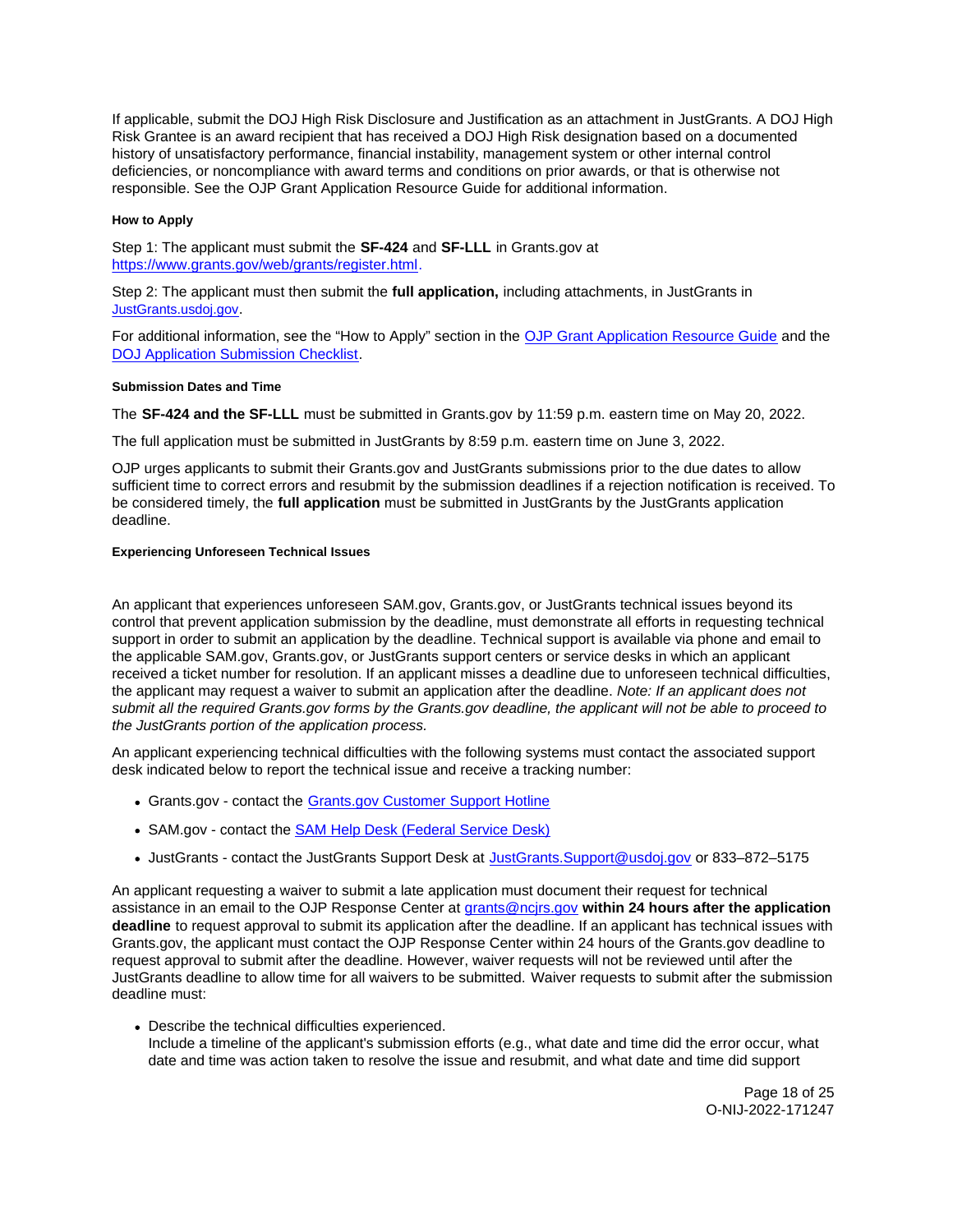representatives respond).

- <span id="page-19-0"></span>Include an attachment(s) of the complete grant application and all required documentation and material.
- Include the applicant's Unique Entity Identifier (UEI) and any applicable SAM.gov tracking number(s), [Grants.gov](https://Grants.gov) Help Desk, and JustGrants Support Desk Ticket Numbers.

OJP will review each request for late submission and required supporting documentation and notify the applicant whether the request has been approved or denied. For more details on the waiver process, OJP encourages applicants to review the "Experiencing Unforeseen Technical Issues" section in the [OJP Grant Application](https://www.ojp.gov/funding/apply/ojp-grant-application-resource-guide#experiencing-unforeseen-technical-issues)  [Resource Guide.](https://www.ojp.gov/funding/apply/ojp-grant-application-resource-guide#experiencing-unforeseen-technical-issues)

## **Application Review Information**

## **Review Criteria**

## **Merit Review Criteria**

Applications that meet the basic minimum requirements will be evaluated by peer reviewers on how the proposed project/program addresses the following criteria:

- 1. Statement of the Problem (understanding of the problem) (15%)
	- Demonstrated understanding of the problem.
	- Demonstrated importance of research questions, goals and objectives, including alignment with the aims of the solicitation.
	- Demonstrated awareness of the state of current research.
- 2. Project Design and Implementation (quality and technical merit) (50%)
	- Feasibility of proposed project.
	- Soundness of methods and analytic and technical approach to addressing the stated aim(s) of the proposed project.
	- Awareness of potential pitfalls of proposed project design and feasibility of proposed actions to minimize and/or mitigate them.
	- Feasibility of completing the deliverables noted in the solicitation.

3. Capabilities and Competencies (capabilities, demonstrated productivity, and experience of the applicant organization and proposed project staff) (15%)

- Qualifications and experience of proposed project staff (that is, the principal investigator, any and all coprincipal investigators, and all other individuals (and organizations) identified in the application (regardless of "investigator" status) who will be significantly involved in substantive aspects of the proposed project).
- Demonstrated ability of the applicant organization to implement the proposed strategies and manage the effort.
- Relationship between the capabilities/competencies of the proposed project staff (including the applicant organization) and the scope and strategies of the proposed project.

#### 4. Potential Impact (20%)

- Potential for a significant scientific or technical advance(s) that will improve criminal/juvenile justice in the United States.
- Potential for significantly improved understanding of the stated criminal/juvenile justice problem.
- Potential for innovative solution to address (all or a significant part of) the stated criminal/juvenile justice problem.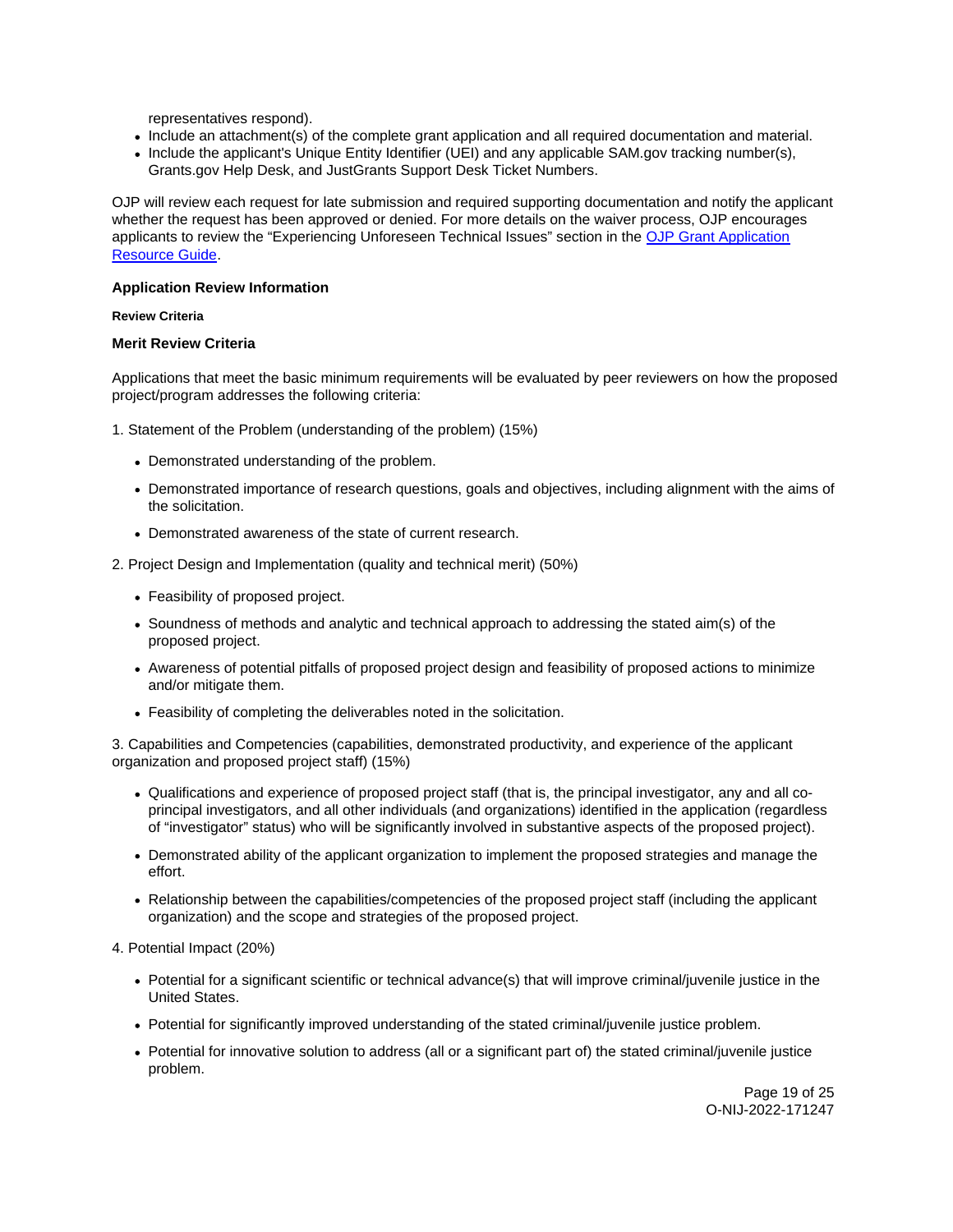<span id="page-20-0"></span>• Strength and feasibility of the proposed dissemination plan to produce scholarly products (such as published, peer-reviewed, scientific journal articles, book chapter(s) or book(s) in the academic press, technological prototypes, patented inventions, databases, standards or similar scientific products) as well as make summary information available to broader interested audiences, such as criminal justice practitioners or policymakers.

## 5. Budget (0%)

In addition, peer reviewers will consider and may comment on the following additional items in the context of scientific and technical merit.

- Alignment of the proposed budget with proposed project activities.
- Total cost of the project relative to the perceived benefit (cost effectiveness).
- Appropriateness of the budget relative to the level of effort.
- Use of existing resources to conserve costs.

## **Other Review Criteria**

Other important considerations for NIJ include geographic diversity, strategic priorities (specifically including, but not limited to, those mentioned above relating to priority areas), available funding, past performance, and the extent to which the Budget Worksheet and Budget Narrative (Web-based form) accurately explain project costs that are reasonable, necessary, and otherwise allowable under federal law and applicable federal cost principles.

#### **Review Process**

Applications submitted under this solicitation that meet the basic minimum requirements, will be evaluated for technical merit by a peer review panel(s) in accordance with OJP peer review policy and procedures using the review criteria listed above.

OJP screens applications to ensure they meet the basic minimum requirements prior to conducting the peer review. Although specific requirements may vary, the following are common requirements applicable to all OJP solicitations:

- The application must be submitted by an eligible type of applicant.
- The application must request funding within programmatic funding constraints (if applicable).
- The application must be responsive to the scope of the solicitation.
- The application must include all items necessary to meet the basic minimum requirements.
- The application, if submitted by an applicant that is a DOJ High Risk Grantee, or is designated "high risk" by a federal grant-making agency outside of DOJ, must not have been determined by the NIJ Director to pose a substantial risk of program implementation failure, based on 1) the applicant's lack of sufficient progress in addressing required corrective actions necessary for removal of the DOJ High Risk Grantee (or non-DOJ high risk) designation, 2) the nature and severity of the issues leading to or accompanying the DOJ High Risk Grantee (or non-DOJ high risk) designation, and/or 3) the applicant's expected ability to manage grant funds and achieve grant goals and objectives.

Pursuant to the Part 200 Uniform Requirements, before award decisions are made, OJP also reviews information related to the degree of risk posed by the applicant. Among other things to help assess whether an applicant with one or more prior federal awards has a satisfactory record with respect to performance, integrity, and business ethics, OJP checks whether the applicant is listed in SAM as excluded from receiving a federal award.

In addition, if OJP anticipates that an award will exceed \$250,000 in federal funds, OJP also must review and consider any information about the applicant that appears in the non-public segment of the integrity and performance system accessible through SAM (currently, the Federal Awardee Performance and Integrity Information System, FAPIIS).

**Important note on FAPIIS:** An applicant may review and comment on any information about itself that currently

Page 20 of 25 O-NIJ-2022-171247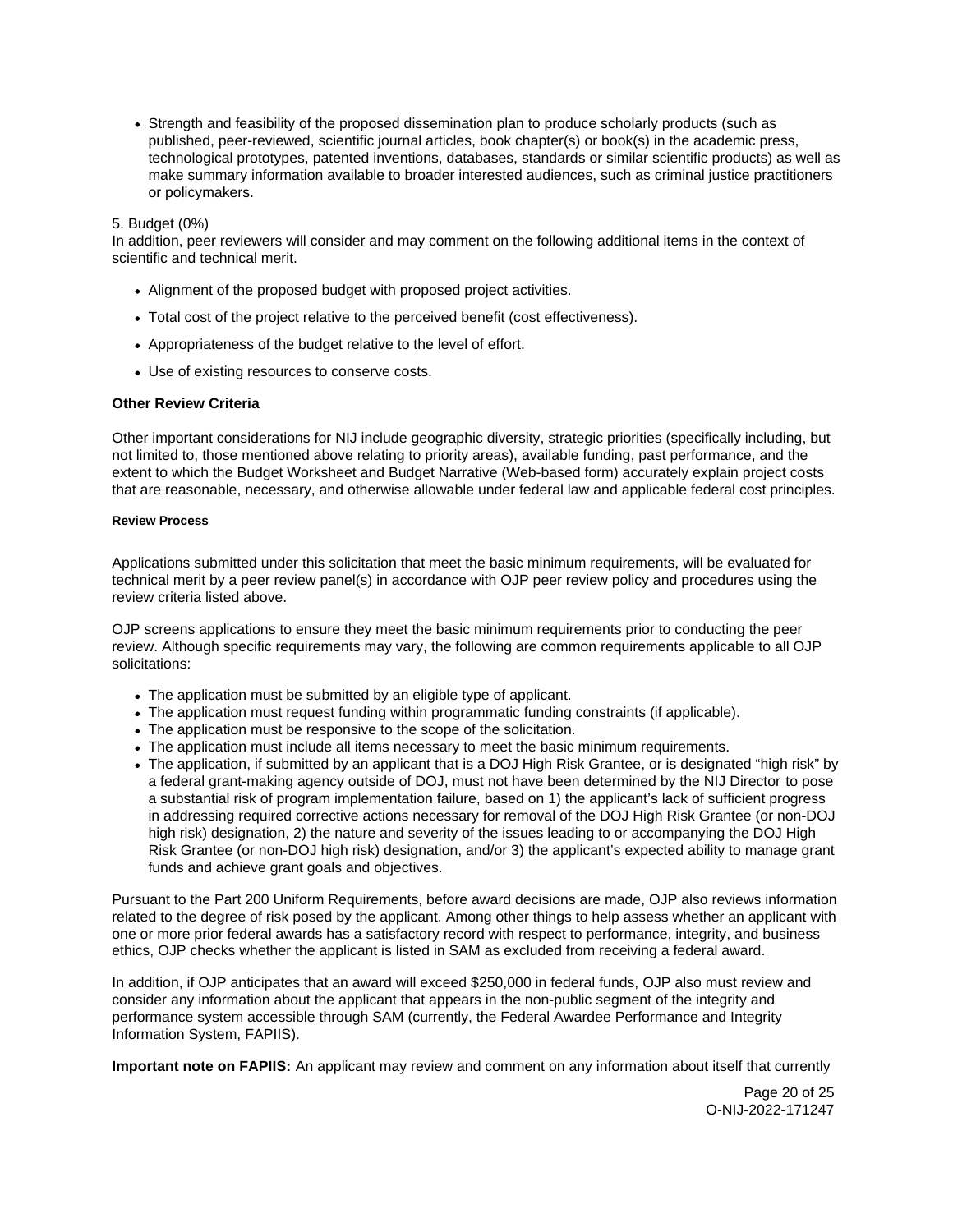<span id="page-21-0"></span>appears in FAPIIS and was entered by a federal awarding agency. OJP will consider such comments by the applicant, in addition to the other information in FAPIIS, in its assessment of the risk posed by the applicant.

All final award decisions will be made by Director of the National Institute of Justice, who may consider not only peer review ratings and NIJ recommendations, but also other factors as indicated in this section.

## **Federal Award Administration Information**

#### **Federal Award Notices**

See the [OJP Grant Application Resource Guide](https://www.ojp.gov/funding/apply/ojp-grant-application-resource-guide#federal-award-notices) for information on award notifications and instructions.

#### **Administrative, National Policy, and Other Legal Requirements**

If selected for funding, in addition to implementing the funded project consistent with the OJP-approved application, the recipient must comply with all award conditions and all applicable requirements of federal statutes and regulations, including the applicable requirements referred to in the assurances and certifications executed in connection with award acceptance. For additional information on these legal requirements, see the "Administrative, National Policy, and Other Legal Requirements" section in the [OJP Grant Application Resource](https://www.ojp.gov/funding/apply/ojp-grant-application-resource-guide#administrative)  [Guide.](https://www.ojp.gov/funding/apply/ojp-grant-application-resource-guide#administrative)

### **Information Technology (IT) Security Clauses**

An application in response to this solicitation may require inclusion of information related to information technology security. See the [OJP Grant Application Resource Guide](https://www.ojp.gov/funding/apply/ojp-grant-application-resource-guide#information-technology) for information on information technology security.

#### **General Information about Post-Federal Award Reporting Requirements**

In addition to the deliverables described in the "Program Description" section, all award recipients under this solicitation will be required to submit certain reports and data.

Required reports. Award recipients typically must submit quarterly financial reports, semi-annual performance reports, final financial and performance reports, final research reports, and, if applicable, an annual audit report in accordance with the Part 200 Uniform Requirements or specific award conditions. Future awards and fund drawdowns may be withheld if reports are delinquent. (In appropriate cases, OJP may require additional reports.)

See the [OJP Grant Application Resource Guide](https://www.ojp.gov/funding/apply/ojp-grant-application-resource-guide#general-information) for additional information on specific post-award reporting requirements, including performance measure data.

#### **Federal Awarding Agency Contact(s)**

For questions directed to the Federal Awarding Agency, see OJP Response Center contact information on page  $\mathcal{P}$ 

For contact information for [Grants.gov](https://Grants.gov) and JustGrants, see page 2.

#### **Other Information**

#### **Freedom of Information and Privacy Act (5 U.S.C. 552 and 5 U.S.C. 552a)**

See the [OJP Grant Application Resource Guide](https://www.ojp.gov/funding/apply/ojp-grant-application-resource-guide#foia) for information on the Freedom of Information and Privacy Act (5 U.S.C. 552 and 5 U.S.C. 552a).

## **Provide Feedback to OJP**

See the [OJP Grant Application Resource Guide](https://www.ojp.gov/funding/apply/ojp-grant-application-resource-guide#feedback) for information on how to provide feedback to OJP.

Page 21 of 25 O-NIJ-2022-171247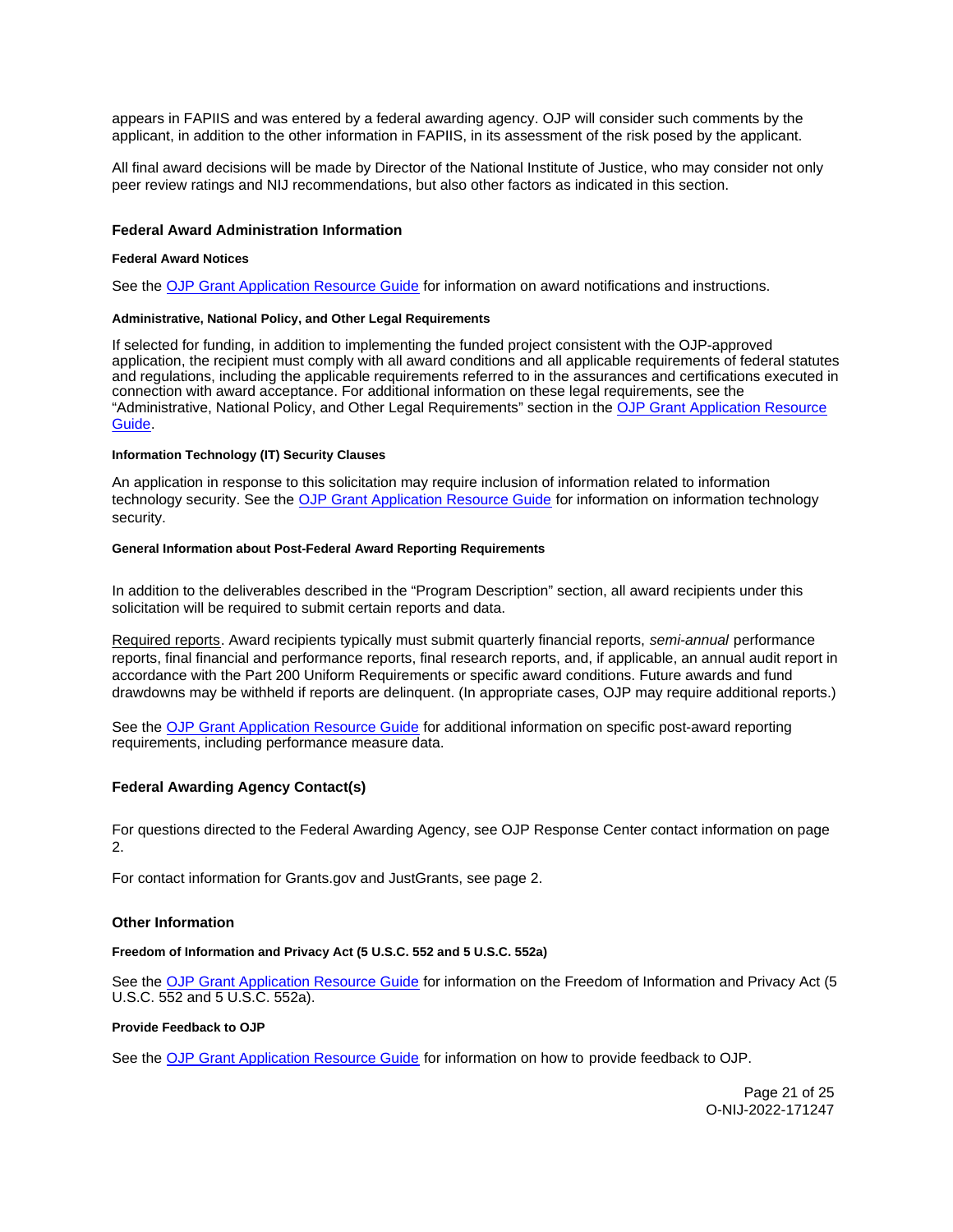## <span id="page-22-0"></span>**Performance Measures**

| Objective                                                                                                                                                                                                                                                                                                                                                        | <b>Performance Measure(s)</b>                                                                                                                                                                                                                                                                                                                                                                                                                                                                                                                                                                                                                                                                                                                                                                                                                                                                                   | <b>Data Recipient Provides</b>                                                                                                                                                                                                                                                                                                                                                                                                                                                                                        |
|------------------------------------------------------------------------------------------------------------------------------------------------------------------------------------------------------------------------------------------------------------------------------------------------------------------------------------------------------------------|-----------------------------------------------------------------------------------------------------------------------------------------------------------------------------------------------------------------------------------------------------------------------------------------------------------------------------------------------------------------------------------------------------------------------------------------------------------------------------------------------------------------------------------------------------------------------------------------------------------------------------------------------------------------------------------------------------------------------------------------------------------------------------------------------------------------------------------------------------------------------------------------------------------------|-----------------------------------------------------------------------------------------------------------------------------------------------------------------------------------------------------------------------------------------------------------------------------------------------------------------------------------------------------------------------------------------------------------------------------------------------------------------------------------------------------------------------|
| Conduct research in social<br>and behavioral sciences<br>having clear implications<br>for criminal justice policy<br>and practice in the United<br>States.<br>Conduct research in<br>science, technology,<br>engineering, and/or<br>mathematics having clear<br>implications for criminal or<br>juvenile justice policy and<br>practice in the United<br>States. | 1. Relevance to the needs of the<br>field as measured by whether the<br>project's substantive scope did<br>not deviate from the funded<br>project or any subsequent<br>agency-approved modifications<br>to the scope.<br>2. Quality of the research as<br>demonstrated by the scholarly<br>products that result, in whole or<br>in part, from work funded under<br>the NIJ award, such as<br>published, peer-reviewed,<br>scientific journal articles, and/or<br>(as appropriate for the funded<br>project) law review journal<br>articles, book chapter(s) or book<br>(s) in the academic press,<br>technological prototypes,<br>patented inventions, or similar<br>scientific products.<br>3. Quality of management as<br>measured by such factors as<br>whether significant project<br>milestones were achieved,<br>reporting and other deadlines<br>were met, and costs remained<br>within approved limits. | 1. Quarterly financial<br>reports, semi-annual and<br>final performance reports,<br>and products of the work<br>performed under the NIJ<br>award (including, at<br>minimum, a final research<br>report). If applicable, an<br>annual audit report.<br>2. List of citation(s) to all<br>scholarly products that<br>resulted, in whole or in<br>part, from work funded<br>under the NIJ award.<br>3. If applicable, each data<br>set that resulted, in whole<br>or in part, from work<br>funded under the NIJ<br>award. |

Page 22 of 25 O-NIJ-2022-171247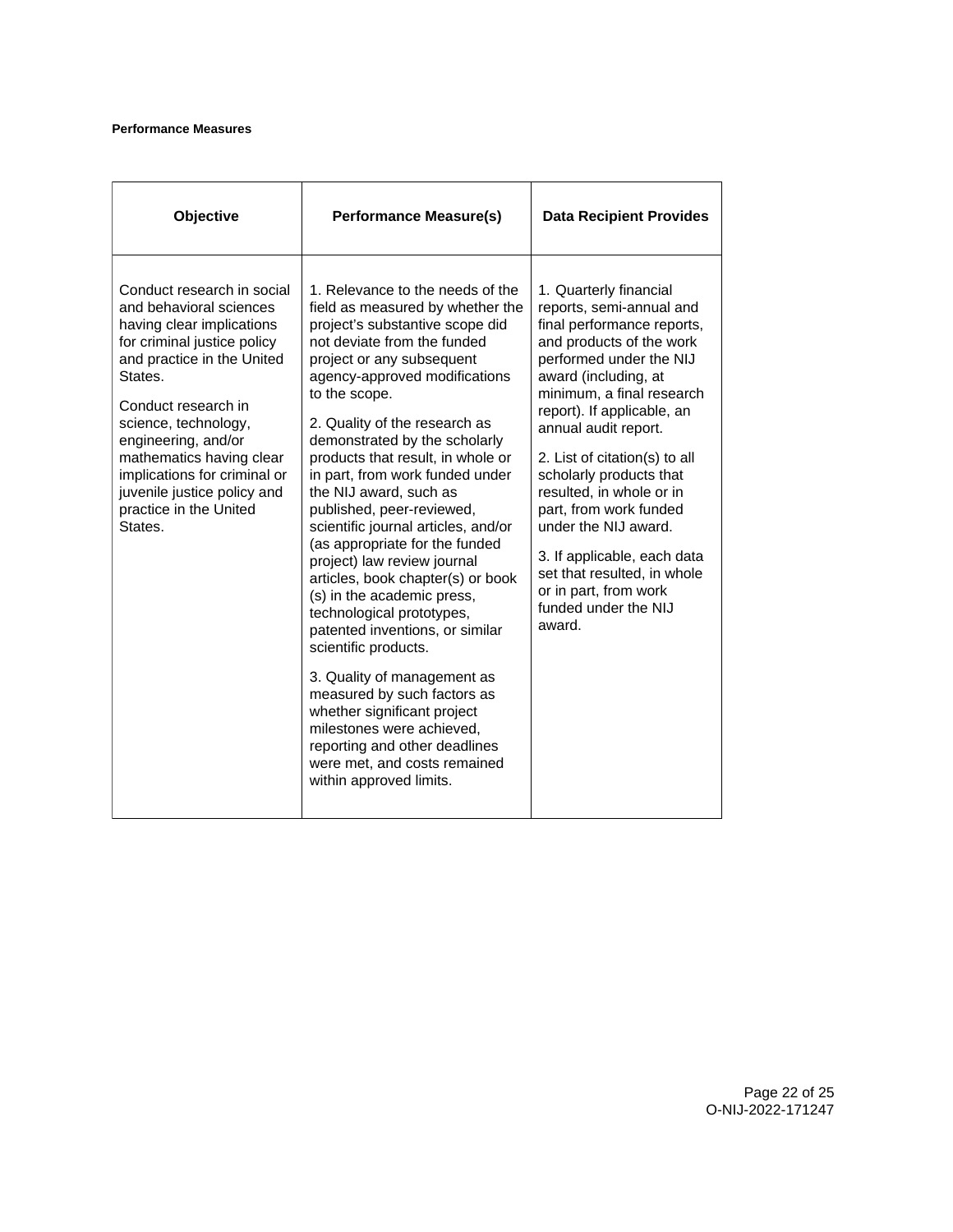## <span id="page-23-0"></span>**Application Checklist**

## **NIJ FY22 Research and Evaluation on Policing**

This application checklist has been created as an aid in developing an application. The DOJ Application [Submission Checklist](https://justicegrants.usdoj.gov/sites/g/files/xyckuh296/files/media/document/appln-submission-checklist.pdf) is another resource.

## **What an Applicant Must Do:**

Prior to registering in [Grants.gov](https://Grants.gov):

• Confirm your Entity's [System Award Management \(SAM\)](https://sam.gov/SAM/) Registration Information (see OJP Grant [Application Resource Guide\)](https://www.ojp.gov/funding/apply/ojp-grant-application-resource-guide#apply)

To register in [Grants.gov](https://Grants.gov):

- Acquire an AOR and a [Grants.gov](https://Grants.gov) username and password (see [OJP Grant Application Resource](https://www.ojp.gov/funding/apply/ojp-grant-application-resource-guide#apply)  [Guide\)](https://www.ojp.gov/funding/apply/ojp-grant-application-resource-guide#apply)
- Acquire AOR confirmation from the E-Business Point of Contact (E-Biz POC) (see OJP Grant [Application Resource Guide\)](https://www.ojp.gov/funding/apply/ojp-grant-application-resource-guide#apply)

To find the funding opportunity:

- Search for the funding opportunity in [Grants.gov](https://Grants.gov) using the opportunity number, Assistance Listing or keyword(s)
- Access the funding opportunity and application package (see Step 7 in the [OJP Grant Application](https://www.ojp.gov/funding/apply/ojp-grant-application-resource-guide#apply)  [Resource Guide\)](https://www.ojp.gov/funding/apply/ojp-grant-application-resource-guide#apply)
- Sign up for [Grants.gov](https://Grants.gov) email [notifications](https://www.grants.gov/web/grants/manage-subscriptions.html) (optional) (see [OJP Grant Application Resource Guide\)](https://www.ojp.gov/funding/apply/ojp-grant-application-resource-guide#apply)
- Read *Important Notice: Applying for Grants in Grants.gov*
- Read OJP policy and guidance on conference approval, planning, and reporting available at [ojp.gov/financialguide/DOJ/PostawardRequirements/chapter3.10a.htm](https://ojp.gov/financialguide/DOJ/PostawardRequirements/chapter3.10a.htm) (see [OJP Grant Application](https://www.ojp.gov/funding/apply/ojp-grant-application-resource-guide#prior-approval)  [Resource Guide](https://www.ojp.gov/funding/apply/ojp-grant-application-resource-guide#prior-approval)

## **Overview of Post-Award Legal Requirements:**

Review the "[Overview of Legal Requirements Generally Applicable to OJP Grants and Cooperative](https://www.ojp.gov/funding/explore/legal-overview-awards)  [Agreements - FY 2022 Awards"](https://www.ojp.gov/funding/explore/legal-overview-awards) in the [OJP Funding Resource Center.](https://www.ojp.gov/funding/explore/legal-overview-awards)

#### **Review Scope Requirement:**

The federal amount requested is within the allowable limit(s) of \$8M.

**Review Eligibility Requirement:** See cover page.

~~~

## **Prepare to submit the Application for Federal Assistance standard form (SF)-424 and Disclosure of Lobbying Activities form (SF-LLL)**

- Review Information to complete the Application for Federal Assistance (SF-424) in [Grants.gov](https://Grants.gov)
- Complete Standard Applicant Information (SF-424 information from [Grants.gov\)](https://Grants.gov)
- Submit the **SF-424** and **SF-LLL** in [Grants.gov](https://Grants.gov)

After the SF-424 and SF-LLL submission in [Grants.gov](https://Grants.gov), receive [Grants.gov](https://Grants.gov) email notifications that:

- Submission has been received in [Grants.gov](https://Grants.gov)
- Submission has either been successfully validated or rejected with errors (see OJP Grant [Application Resource Guide\)](https://www.ojp.gov/funding/apply/ojp-grant-application-resource-guide#apply)

If no [Grants.gov](https://Grants.gov) receipt and validation, or error notifications are received:

Contact OJP Response Center regarding technical difficulties (see [OJP Grant Application Resource](https://www.ojp.gov/funding/apply/ojp-grant-application-resource-guide#apply)  [Guide\)](https://www.ojp.gov/funding/apply/ojp-grant-application-resource-guide#apply)

Receive email notification to complete application in JustGrants: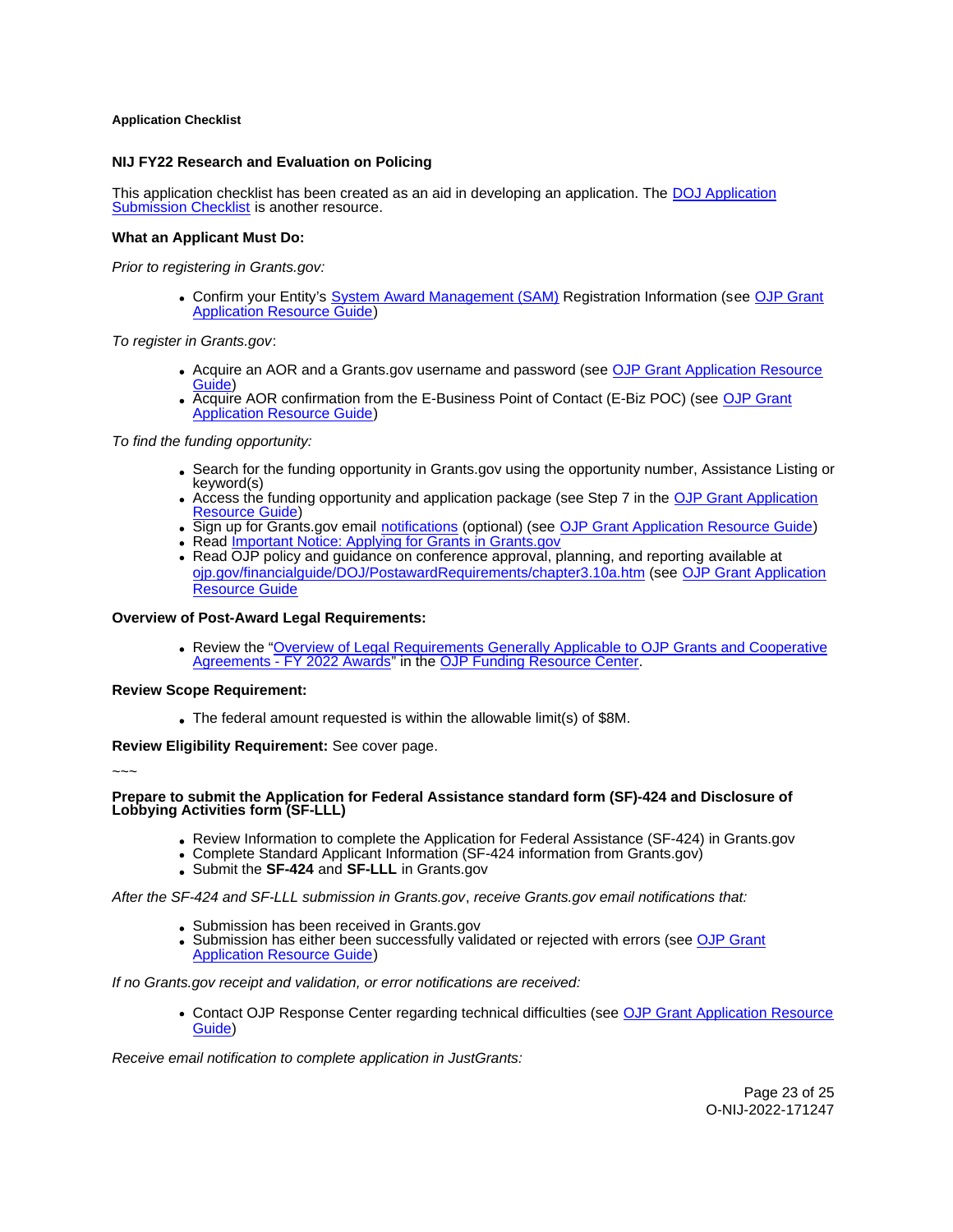• Proceed to complete application in JustGrants

## <span id="page-24-0"></span>**Content of Application Submission: Critical Application Elements**

The following items are critical application elements required to pass the basic minimum requirements review. If OJP determines that an application does not include the following elements, it will neither proceed to peer review, nor receive further consideration.

- Proposal Narrative
- Budget Worksheet and Budget Narrative (web-based form)
- Curriculum Vitae/Resumes for Key Personnel

~~~

• Proposal Abstract

## **Budget and Associated Documentation:**

- Indirect Cost Rate Agreement (if applicable) (see [OJP Grant Application Resource Guide\)](https://www.ojp.gov/funding/apply/ojp-grant-application-resource-guide#indirect-cost)
- Financial Management and System of Internal Controls Questionnaire (see OJP Grant Application [Resource Guide\)](https://www.ojp.gov/funding/apply/ojp-grant-application-resource-guide#fm-internal-controls-questionnaire)
- **Disclosure of Process related to Executive Compensation (see OJP Grant Application Resource** [Guide\)](https://www.ojp.gov/funding/apply/ojp-grant-application-resource-guide#disclosure-process-executive)

## **Additional Application Components:**

- Tribal Authorizing Resolution (if applicable) (see [OJP Grant Application Resource Guide\)](https://www.ojp.gov/funding/apply/ojp-grant-application-resource-guide#tribal-authorizing-resolution)
- Research and Evaluation Independence and Integrity (see [OJP Grant Application Resource Guide\)](https://www.ojp.gov/funding/apply/ojp-grant-application-resource-guide#research-evaluation)
- Request and Justification for Employee Compensation; Waiver (if applicable) (see OJP Grant [Application Resource Guide\)](https://www.ojp.gov/funding/apply/ojp-grant-application-resource-guide#limitation-use-award)

## **Disclosures and Assurances:**

- [Disclosure of Lobbying Activities \(SF-LLL\)](https://ojp.gov/funding/Apply/Resources/Disclosure.pdf) (see [OJP Grant Application Resource Guide\)](https://www.ojp.gov/funding/apply/ojp-grant-application-resource-guide#disclosure-lobby)
- Applicant Disclosure of Duplication in Cost Items (see [OJP Grant Application Resource Guide\)](https://www.ojp.gov/funding/apply/ojp-grant-application-resource-guide#applicant-disclosure-pending-applications)
- DOJ Certified Standard Assurances (see [OJP Grant Application Resource Guide\)](https://www.ojp.gov/funding/apply/ojp-grant-application-resource-guide#administrative)
- DOJ Certifications Regarding Lobbying; Debarment, Suspension and Other Responsibility Matters; and Drug-Free Workplace Requirements (see [OJP Grant Application Resource Guide\)](https://www.ojp.gov/funding/apply/ojp-grant-application-resource-guide#administrative)
- Applicant Disclosure and Justification DOJ High Risk Grantees (if applicable) (see OJP Grant [Application Resource Guide\)](https://www.ojp.gov/funding/apply/ojp-grant-application-resource-guide#applicant-disclosure-justification)

## Submit application in JustGrants:

Application has been successfully submitted in JustGrants

## If no JustGrants application submission, validation, or error notifications are received:

• Contact the JustGrants Service Desk at 833-872-5175 or [JustGrants.Support@usdoj.gov](mailto:JustGrants.Support@usdoj.gov) regarding technical difficulties.

## **Endnotes**

[1] Decentering Police to Improve Public Safety (2021). Washington, D.C. Available at: [https://dccouncil.us/police-reform-commission-full-report/.](https://dccouncil.us/police-reform-commission-full-report/)

[2] Available at: [https://crime-data-explorer.app.cloud.gov/pages/home.](https://crime-data-explorer.app.cloud.gov/pages/home)

[3] PERF Special Report. Survey on Police Workforce Trends (2021). Washington, D.C. Available at: [https://www.policeforum.org/workforcesurveyjune2021.](https://www.policeforum.org/workforcesurveyjune2021)